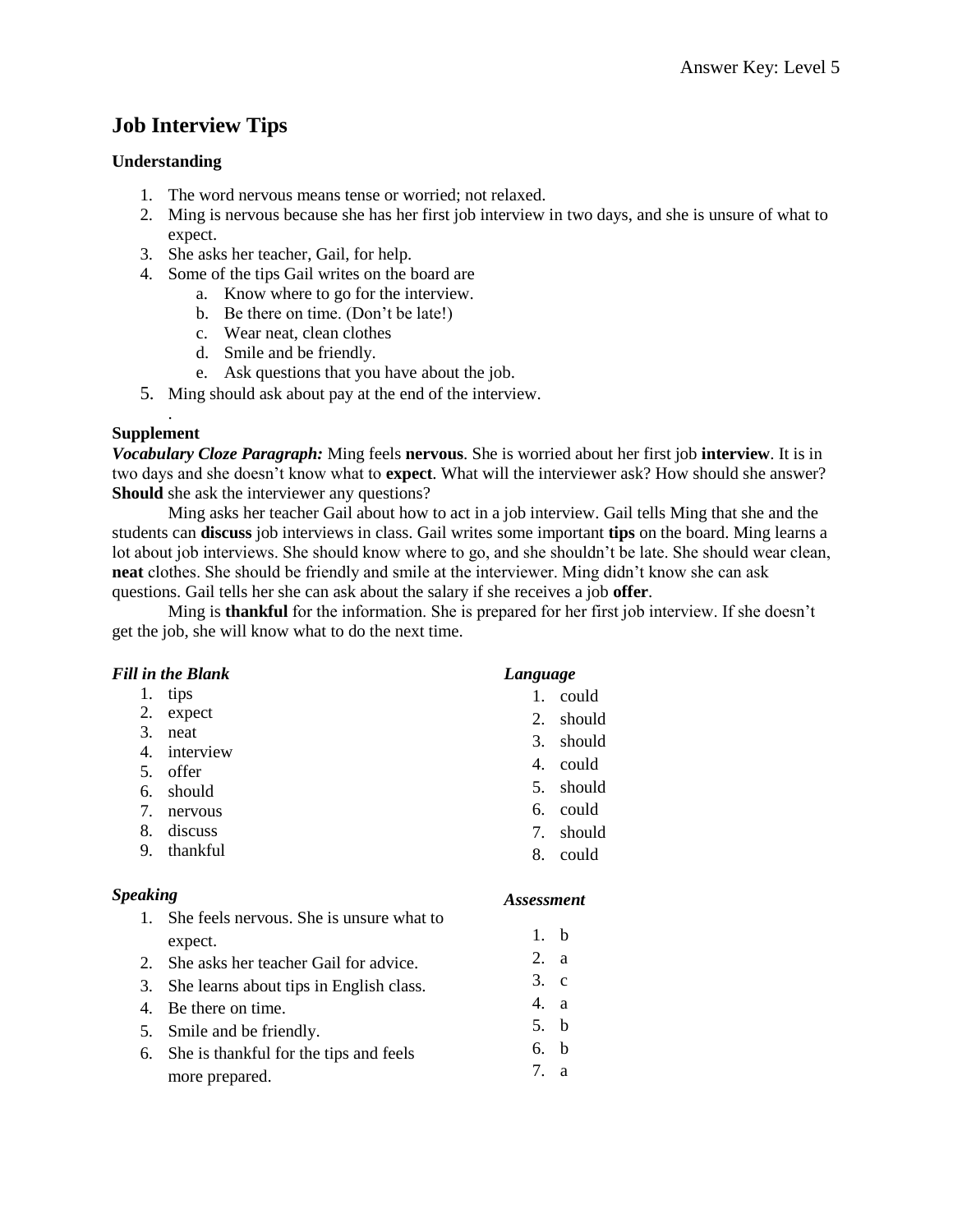# **The Unwelcome Guest**

#### **Understanding**

- 1. Mice are small and gray with beady eyes and long tails.
- 2. Gnaw means to bite or chew on something again and again.
- 3. Mice can harm people by transmitting diseases.
- 4. Clutter means a group of things that are disorganized or messy.
- 5. Ann got rid of the mouse's food sources by keeping her counters and tables clean, and by storing her food (pet food included) in well-sealed containers.

#### **Supplement**

*Vocabulary Cloze Paragraph:* Ann heard the mouse in her house before she saw it. She heard tiny feet **scurry** across the floor in her kitchen. She saw a small gray animal **dash** under a door the next day. Ann did not want a mouse in her house. They have long tails and **beady** eyes. They leave their **droppings** wherever they go. Mice are not good to have in a house or building. They like to **gnaw** on the insulation inside walls and attics. They shred and **destroy** whatever materials they can find. They use these materials to make **nests**. Besides being bothersome, mice can **transmit** diseases to people.

Ann knew she didn't want a mouse to live in her house. She used a mousetrap to catch the mouse. She cleaned up the **clutter** like stacks of papers and other junk. With tight lids on her food and clean counters and tables, she made sure a mouse couldn't get into her food. These **efforts** all helped to make Ann's house a house without a mouse. Ann is happy about that.

#### *Fill in the Blank*

- 1. clutter
- 2. gnaw
- 3. beady
- 4. destroy
- 5. droppings
- 6. dash
- 7. transmit
- 8. nests
- 9. scurry
- 10. efforts

#### *Language*

- 1. woman, mice
- 2. man, sheep
- 3. shrimp
- 4. deer, moose, ox
- 5. people, man, women
- 6. children
- 7. feet
- 8. teeth

#### *Speaking*

- 1. She heard tiny feet scurry across the kitchen floor, and she saw something small and gray dash under a door.
- 2. They have beady eyes and long tails.
- 3. They leave about fifty droppings a day.
- 4. They gnaw on insulation and destroy anything that can be shredded to make nests.
- 5. Mice can transmit diseases to people.
- 6. She set a mousetrap, she removed the clutter in her home, and she removed the mouse's food sources.

- 1. a
- 2. c
- 3. c
- 4. b
- 5. c
- 6. a
- 7. b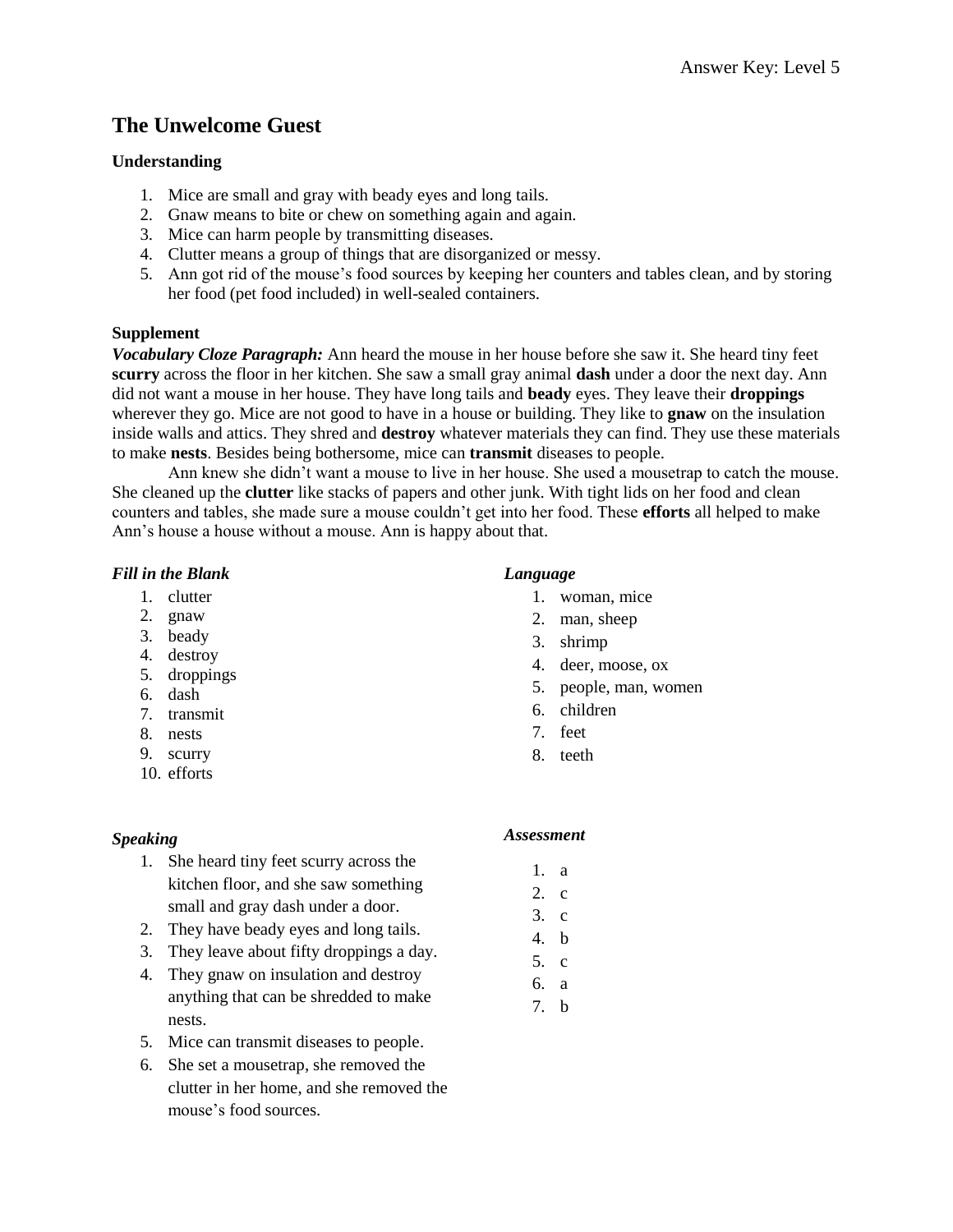# **Playing is Learning**

## **Understanding**

- 1. Kim wants them to love learning and do well in school.
- 2. A parent is a child's first teacher.
- 3. Sort means to place or separate by kind or group.
- 4. Pretend means to imagine or make believe.
- 5. Kim's children have learned the names of colors and patterns by playing with the laundry. They have also learned how to sort items.

## **Supplement**

*Vocabulary Cloze Paragraph:* Kim wants her two young sons to love **learning**. She is her children's first teacher in life. Their home is their first classroom. Kim sees their home as a **playground** of learning.

Kim's sons Lee and Joe help their mom out during **laundry** time. They don't know they are learning. They are just having fun. The boys **sort** the dirty laundry into two baskets for dark clothes and light clothes. Sorting laundry is a **game** to them. They **pretend** they are playing basketball while they separate the clothes.

When the laundry is finished, there is a pile of socks. Lee and Joe **match** the socks to make pairs. They learn colors and **patterns** that help them match up the socks. Sometimes the boys match socks with **stripes**. Sometimes the boys **race** to be the first one to find a certain pair and match it up.

Kim is teaching her sons that learning can be fun—especially on laundry day.

#### *Fill in the Blank*

- 1. sort
- 2. stripes
- 3. game
- 4. pretend
- 5. learning
- 6. laundry
- 7. playground
- 8. race
- 9. match
- 10. patterns

## *Speaking*

- 1. She teaches her sons at home because she wants them to love learning, to do well in school, and to have good-paying jobs when they get older.
- 2. She makes learning fun by making laundry day playtime.
- 3. Joe and Lee sort the dirty laundry.
- 4. A game they play is to pretend the baskets are basketball hoops.
- 5. They play games with the socks.
- 6. They learn the names of colors and patterns.

#### *Language*

- 1. My children like playing games in their room.
- 2. Abdul loves taking spelling tests.
- 3. She likes being at work on time.
- 4. Jia avoids spending time with his uncle.
- 5. Mr. Winkle enjoys fixing old clocks.
- 6. Louie and Maria hate going to the mall.
- 7. Learning new things is a big part of Sasha's life.

- 1. b
- 2. c
- 3. b
- 4. b
- 5. a
- 6. a
- 7. b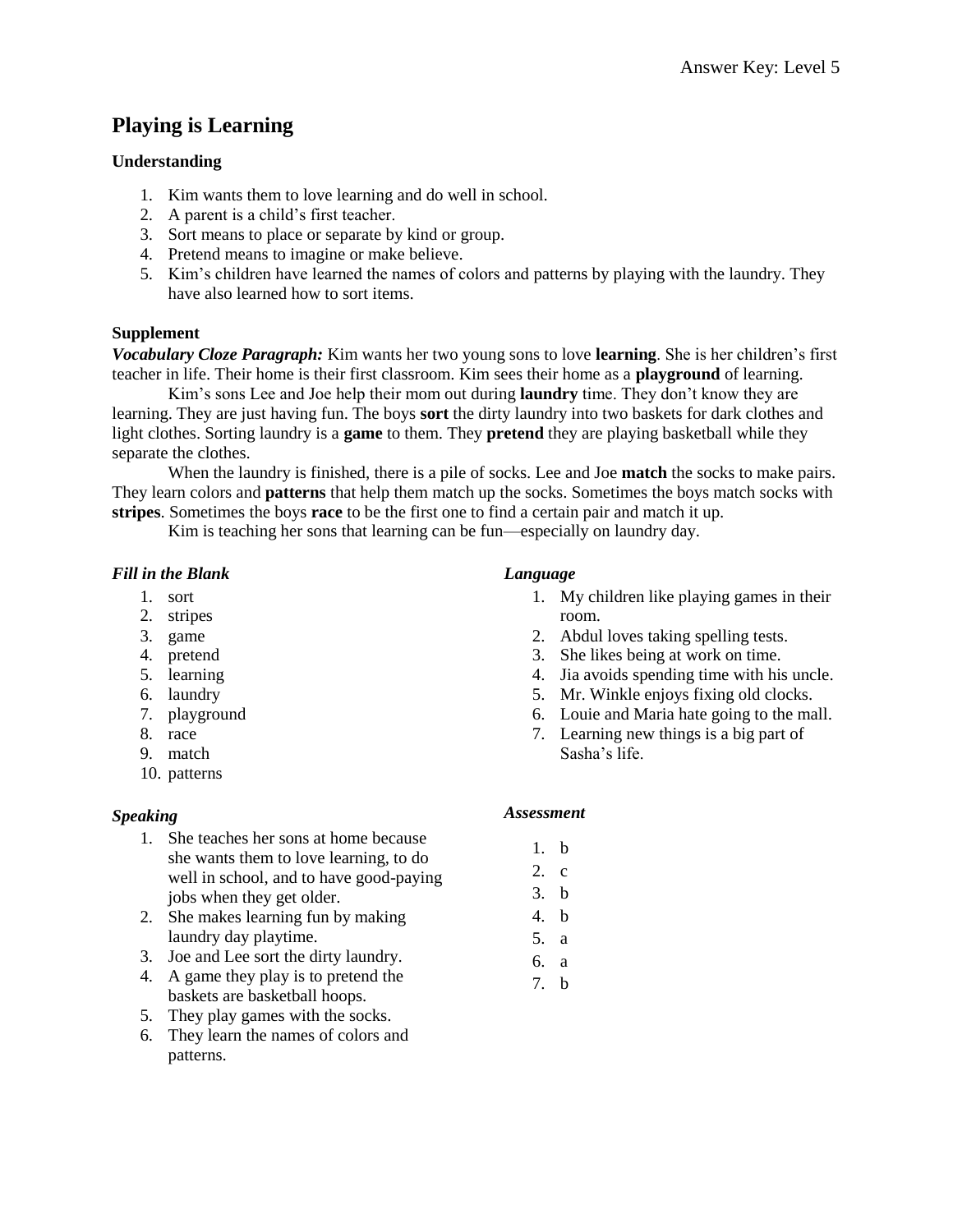# **9-1-1**

# **Understanding**

- 1. 911 should be used when there is an emergency. If someone's life or property is in danger, use 911.
- 2. Prepare means to get ready for something that is going to happen; to make ready.
- 3. You should have a list of the homeowner's name (parent), the address of the home, and basic directions to the home near every phone. This information is needed by the 911 operators in order to get help to the home as soon as possible.
- 4. A friend may be having a heart attack. Your child was riding his bike and was hit by a car.
- 5. Answers will vary: students need to provide basic directions to their home.

# **Supplement**

*Vocabulary Cloze Paragraph:* Ann always hoped she would never need to call 911. **However**, one day, her son fell from a high ladder. Ann was afraid that his life was in **danger**. She felt **upset** and called 911 right away to get medical help. The **911 operator** asked Ann for information about herself, including her name, phone number, and address. The operator also wanted to know **directions** to her home. It would be helpful for the ambulance to know these **details** in case it got lost.

Ann had a list with that **basic** information written down, and she put copies of the list near all of the phones in her home. When her son was injured, she was not thinking clearly. She was **able** to read the details from the list and the operator sent help to her house. When the ambulance arrived, the medical personnel took Ann and her son to the hospital.

In an emergency, it is important to call 911. If you call 911 **by mistake**, you shouldn't hang up. Make sure to tell the operator you called 911 by mistake and that you don't need assistance.

## *Fill in the Blank*

- 1. upset
- 2. 911 operator
- 3. by mistake
- 4. details
- 5. directions
- 6. basic
- 7. however
- 8. danger
- 9. able

## *Speaking*

- 1. Her son had fallen from a high ladder.
- 2. Anne told the operator her name, phone number, address, and basic directions to her home.
- 3. She felt scared and upset.
- 4. Ann was able to give the information because she had a list of details near every phone in her home.
- 5. After Ann called 911, help arrived.
- 6. If I call 911 by mistake, I should tell the 911 operator I called by mistake.

# *Language*

- 1. If you call 911, don't hang up.
- 2. No comma
- 3. When Jim writes something down, he always remembers it.
- 4. Although Kim didn't mean to dial 911, she didn't hang up right away.
- 5. No comma
- 6. If Perry and Chun are sick, they shouldn't come to class.
- 7. No comma

- 1. a
- 2. c
- 3. b
- 4. a
- 5. b
- 6. c
- 7. b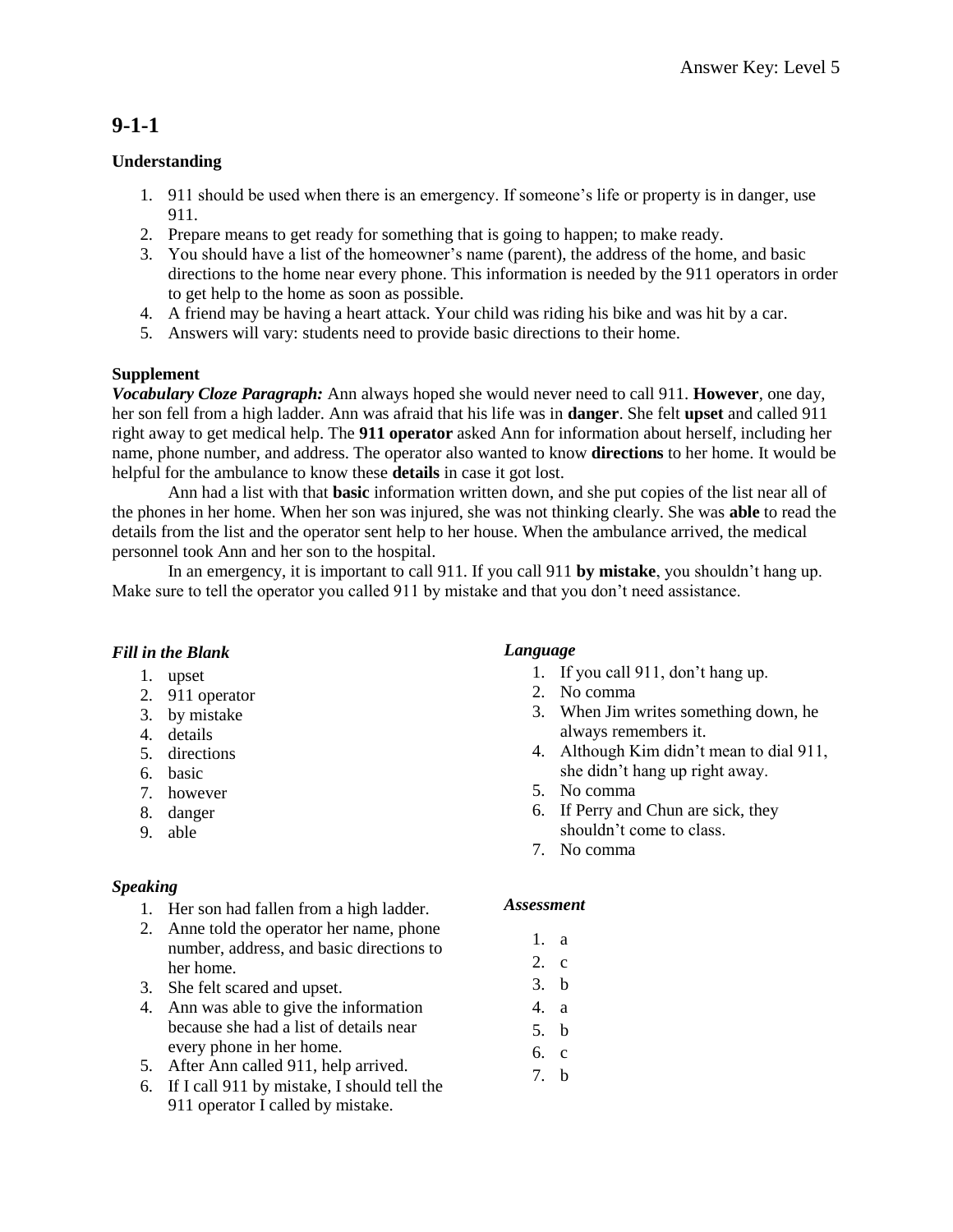# **Less Screen Time, More Family Time**

#### **Understanding**

- 1. A Head Start teacher shares research with Jeff.
- 2. Too much TV can cause kids to be overweight, can affect learning and sleep, and can cause them to make bad choices.
- 3. Jeff limits screen time because he wants his kids to be healthy, to do well in school, to be kind, and to behave well. It also means more family time.
- 4. The new screen time amount is one hour per day.
- 5. Less screen time has been good because they ride their bikes, walk to the park, play games, read books, talk more, and smile more.

#### **Supplement**

*Vocabulary Cloze Paragraph:* Jeff and his children really like TV. They always keep the TV on when they are home. Jeff's children go to a **Head Start** preschool. The teacher there tells Jeff about the **research** she has read about watching TV. Watching a lot of TV can **affect** children's sleep and their learning. It can affect the **choices** they make. Watching a lot of TV may make some children eat too much and become **overweight.**

Jeff listens to the teacher talk about the research. He wants his children to be healthy and do well in school. He wants them to **behave** well and be kind to others. Jeff makes a decision about watching TV in their house. He decides that he will **limit** the family's TV watching to only one hour per day instead of having the TV on whenever they are home.

Now that they are watching less TV, Jeff and his children spend more time together. They walk to the park and ride their bikes. They read books and play games. They are happier with less **screen time**.

## *Fill in the Blank*

*Language:* Answers will vary.

- 1. Head Start
- 2. overweight
- 3. screen time
- 4. behave
- 5. research
- 6. limit
- 7. choices
- 8. affect

## *Speaking*

#### *Assessment*

1. c 2. c 3. b 4. a 5. a 6. c 7. a

- 1. Jeff and his kids watch a lot of TV. 2. Pat is a Head Start teacher.
- 3. The research says that too much TV can cause kids to be overweight, and it can affect their learning and their sleep.
- 4. He wants them to be healthy and to do well in school.
- 5. They will have one hour of screen time per day.
- 6. Instead of watching TV, they ride their bikes, walk to the park, play games, read books, talk more, and smile more.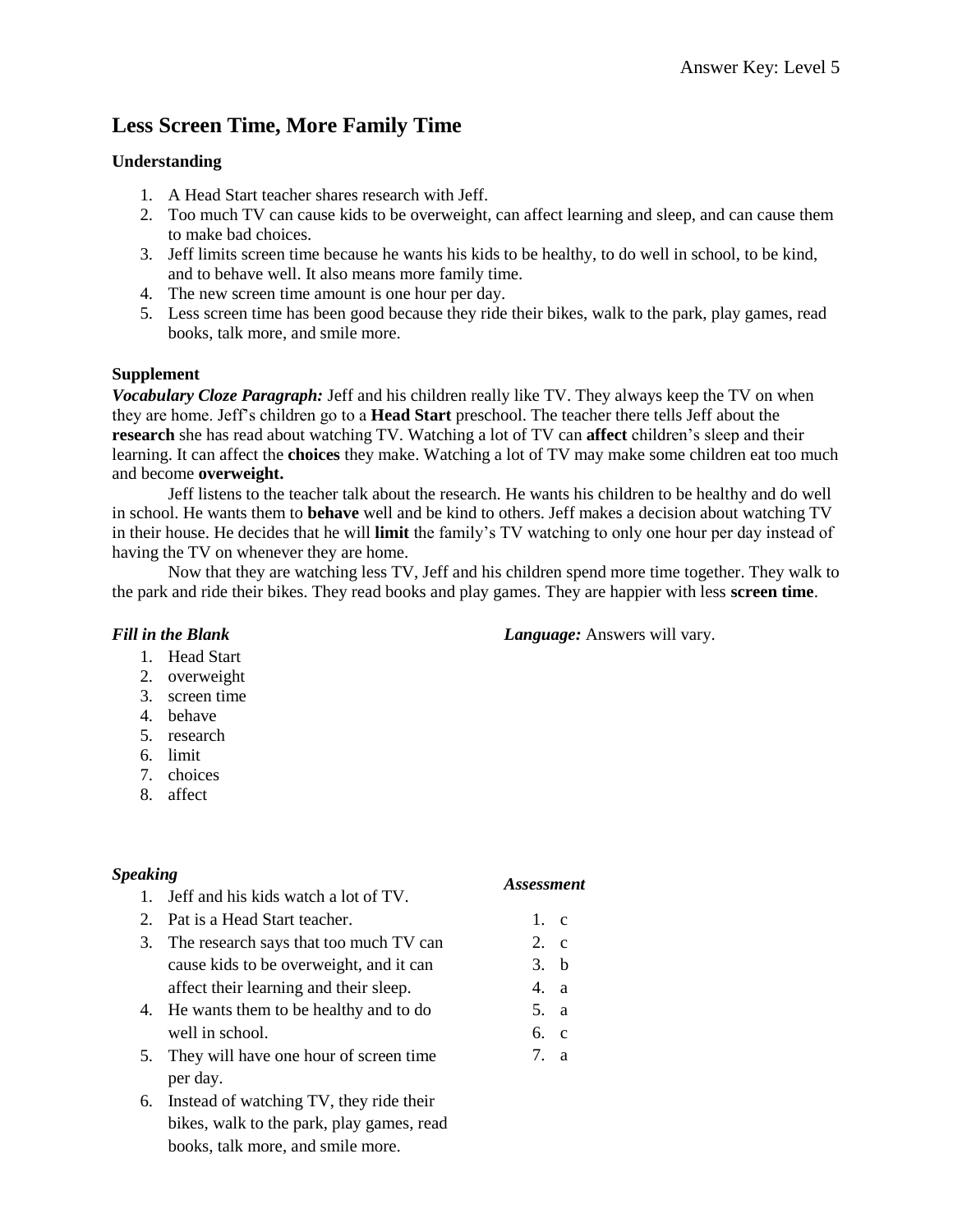# **Two-Weeks' Notice**

#### **Understanding**

- 1. Lea has worked at a child care center for three years.
- 2. Lea has just gotten a job as a clerk at the food store.
- 3. Lea starts her new job in two weeks.
- 4. Lea's boss puts the child care opening in the newspaper.
- 5. Pleased means happy or feeling good about something.

#### **Supplement**

*Vocabulary Cloze Paragraph:* Lea has worked at a childcare **center** for three years. She is ready to change jobs. She **applies** for a job at a grocery store. She gets the job! She will be a **clerk** at the store. She will start her new job in two weeks. Lea will give her current boss two weeks' **notice** to let him know that she will be leaving. It is always **wise** to give a manager at least two weeks' notice when leaving for a new job.

Lea's boss appreciates the notice. Before Lea leaves the childcare center, she can help train in the new worker. Lea's boss advertises the job **opening** in the newspaper. When he hires the new worker, Lea helps her learn about the job. Lea is glad she is leaving her job on **good terms**. She is happy to start her new job, and her boss is **pleased** that she gave two weeks' notice.

*Assessment*

| <b>Fill in the Blank</b> |            |                                  | Language |  |
|--------------------------|------------|----------------------------------|----------|--|
| 1.                       | pleased    | 1.                               | her      |  |
| 2.                       | opening    | 2.                               | you      |  |
| 3.                       | center     |                                  | $3.$ him |  |
| 4.                       | wise       | 4.                               | them     |  |
| 5.                       | applies    | 5.                               | Our      |  |
| 6.                       | notice     | 6.                               | me       |  |
| 7.                       | clerk      | $7_{\scriptscriptstyle{\ddots}}$ | Her      |  |
| 8.                       | good terms | 8                                | him      |  |
|                          |            |                                  |          |  |

#### *Speaking*

| 1. She works at a childcare center.         |      |  |
|---------------------------------------------|------|--|
| 2. She applies for a job at the food store. | 1. b |  |
| 3. She will start in two weeks.             | 2. b |  |
| 4. It means telling your boss that you will | 3. a |  |
| be leaving your job in two weeks.           | 4. b |  |
| 5. He puts the job opening in the           | 5. c |  |
| newspaper.                                  | 6. c |  |
| 6. Lea and her boss are on good terms.      | 7. a |  |
|                                             |      |  |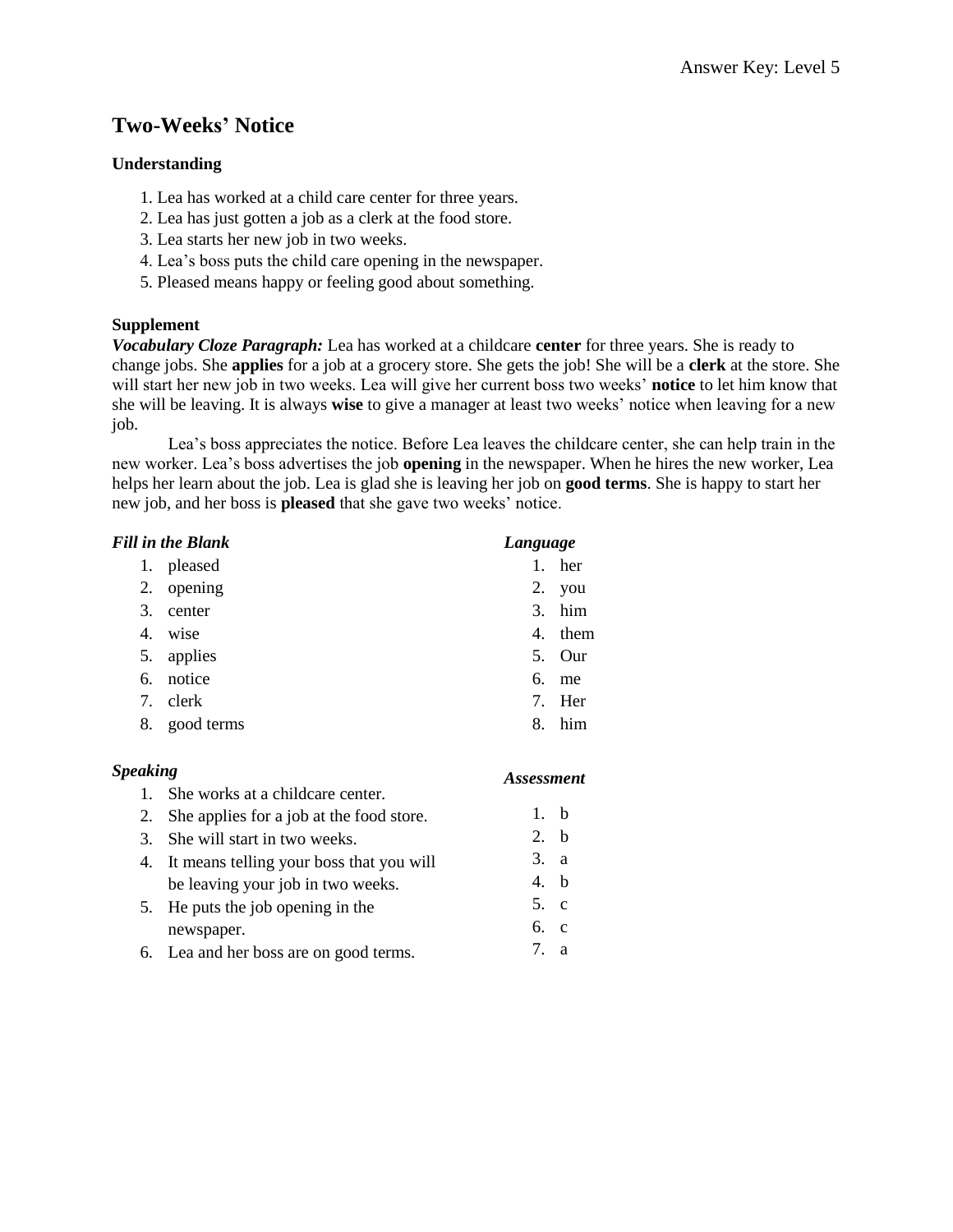# **A Note to the Teacher**

#### **Understanding**

- 1. Tim is going to the dentist.
- 2. It is time for his six month cleaning and check-up.
- 3. His mom is taking him to the dentist.
- 4. Tim's mom wrote a note to the teacher telling her about the dentist appointment.
- 5. When mom got to school, she went to the office first.

#### **Supplement**

*Vocabulary Cloze Paragraph:* When Tim's mother got a **postcard** from the dentist in the mail, she knew it was time for Tim to have his teeth **cleaned**. She would also make sure the dentist **checked** Tim's teeth. Tim goes to the dentist **twice** a year. The last time he went was six months **ago**. Tim's mother would have to let his teacher know that he would miss some class to go to the dentist. She wrote a **note** to Tim's teacher Ms. Dorn. The note told the teacher that Tim's mother planned to pick Tim up for his 10:00 appointment. She hoped he would be back in school by 11:00. Tim's mother **signed** her name on the bottom. She asked Tim to give the note to his teacher as soon as he got to school.

Before Tim could visit the dentist, Tim's mother had to sign him out of school. She signed a **form** in the office that said the time she was taking her son to the appointment. Tim's mother picked Tim up at Ms. Dorn's classroom.

#### *Fill in the Blank*

- 1. postcard
- 2. checked
- 3. form
- 4. cleaned
- 5. ago
- 6. twice
- 7. note
- 8. signed

## *Speaking*

- 1. She got a postcard in the mail.
- 2. Time will have his teeth cleaned and checked.
- 3. She told where Tim had to go. She told the times she would pick him up and have him back to school.
- 4. She thinks he will be gone one hour.
- 5. Tim will give Ms. Dorn the note.
- 6. She went to the school office and signed a form.

#### *Language*

- 1. has/gets her lungs checked
- 2. has/gets his lunch made
- 3. has/gets her car sold
- 4. have/get my car washed
- 5. has/gets his oil changed
- 6. has/gets her teeth cleaned
- 7. have/get their hair cut

#### *Assessment*

1. b 2. c 3. a 4. b 5. a 6. b 7. a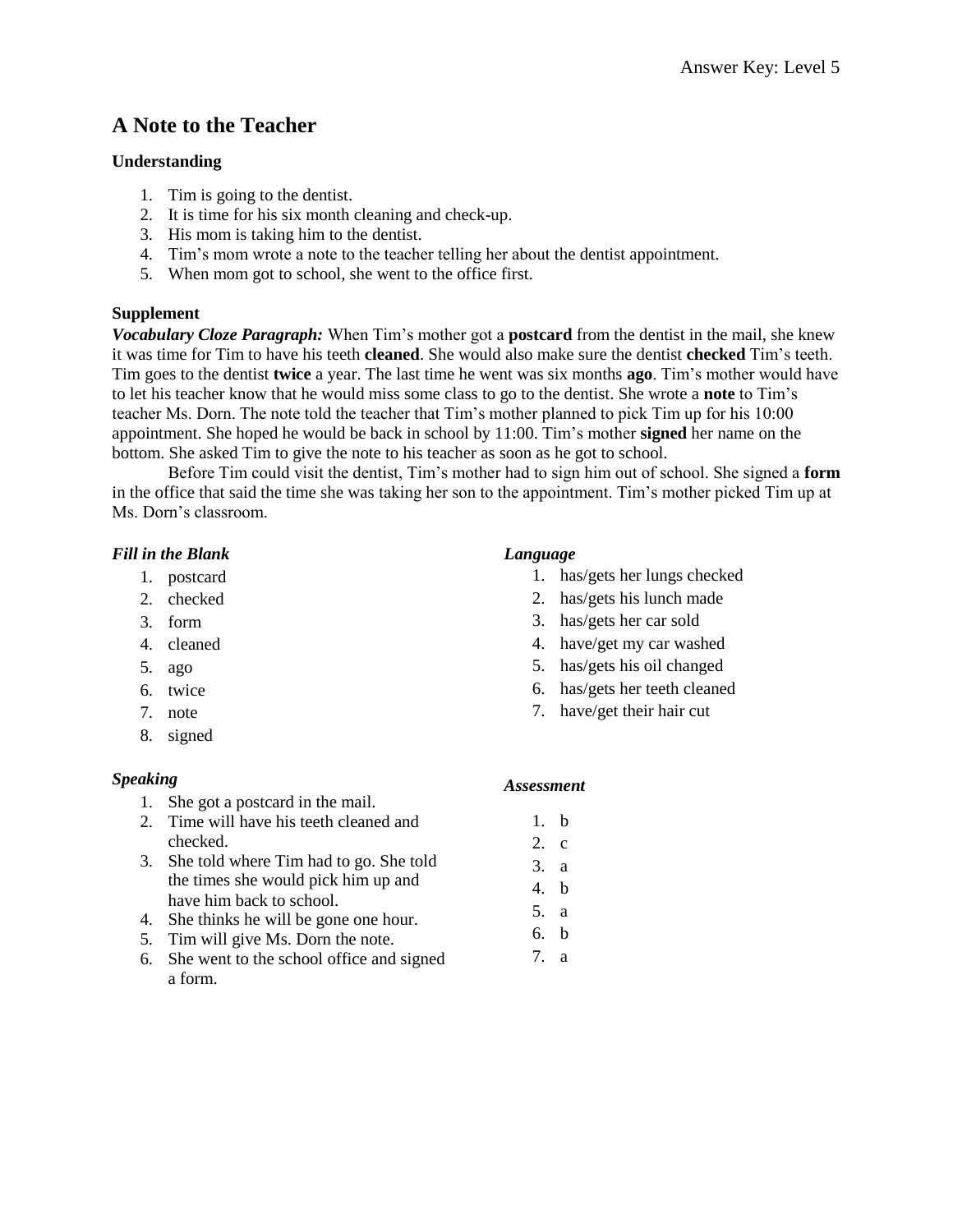# **Asking Questions**

# **Understanding**

- 1. Marge has worked at her job for one year.
- 2. Marge asks her boss if "this is a good time to talk" because it's a respectful and kind thing to do; she does not want to interrupt him.
- 3. She asks about her vacation time for this year and next year.
- 4. Reply means to answer or say something in return.
- 5. Marge's boss likes when his workers ask questions. He wants them to have correct information.

# **Supplement**

*Vocabulary Cloze Paragraph:* Marge has questions about her benefits. She is thinking about taking a vacation. She knows she should check with her boss about how much **vacation time** she has. Marge has worked at the company for a year. She thinks she may have a week's **worth** of vacation time. She cannot remember if the vacation time is paid or **unpaid**.

Marge asks her boss if it is a good time to talk. He **replies**, "Yes. What would you like to talk about?" Marge asks her boss about her vacation time. She asks if it is paid or unpaid. She asks how much vacation time she'll get next year.

Marge's boss says, "I **prefer** to have my workers ask questions and get correct information." She tells her she has one week of paid vacation this year and the same amount in her **second** year. Now Marge knows her vacation time is paid. She has **earned** a paid week off work!

## *Fill in the Blank*

- 1. worth
- 2. prefer
- 3. vacation time
- 4. second
- 5. unpaid
- 6. replies
- 7. earned

## *Speaking*

- 1. She has worked at her job for one year.
- 2. She sees her boss and asks, "Is this a good time to talk?"
- 3. She asks if her vacation time is paid or unpaid. She asks about next year's vacation time.
- 4. He prefers to have his workers ask questions and get correct information.
- 5. She gets one year of paid vacation this year and next year.
- 6. She is glad she asked about her vacation time.

#### *Language*

- 1. needed to be here for the fire drill.
- 2. hoped she could go home early today.
- 3. was first in line.
- 4. everyone to be here on time.
- 5. spoke Italian.
- 6. was giving everyone a bonus this year.
- 7. was doing well.

- 1. b
- 2. c
- 3. c
- 4. b
- 5. a
- 6. a
- 7. b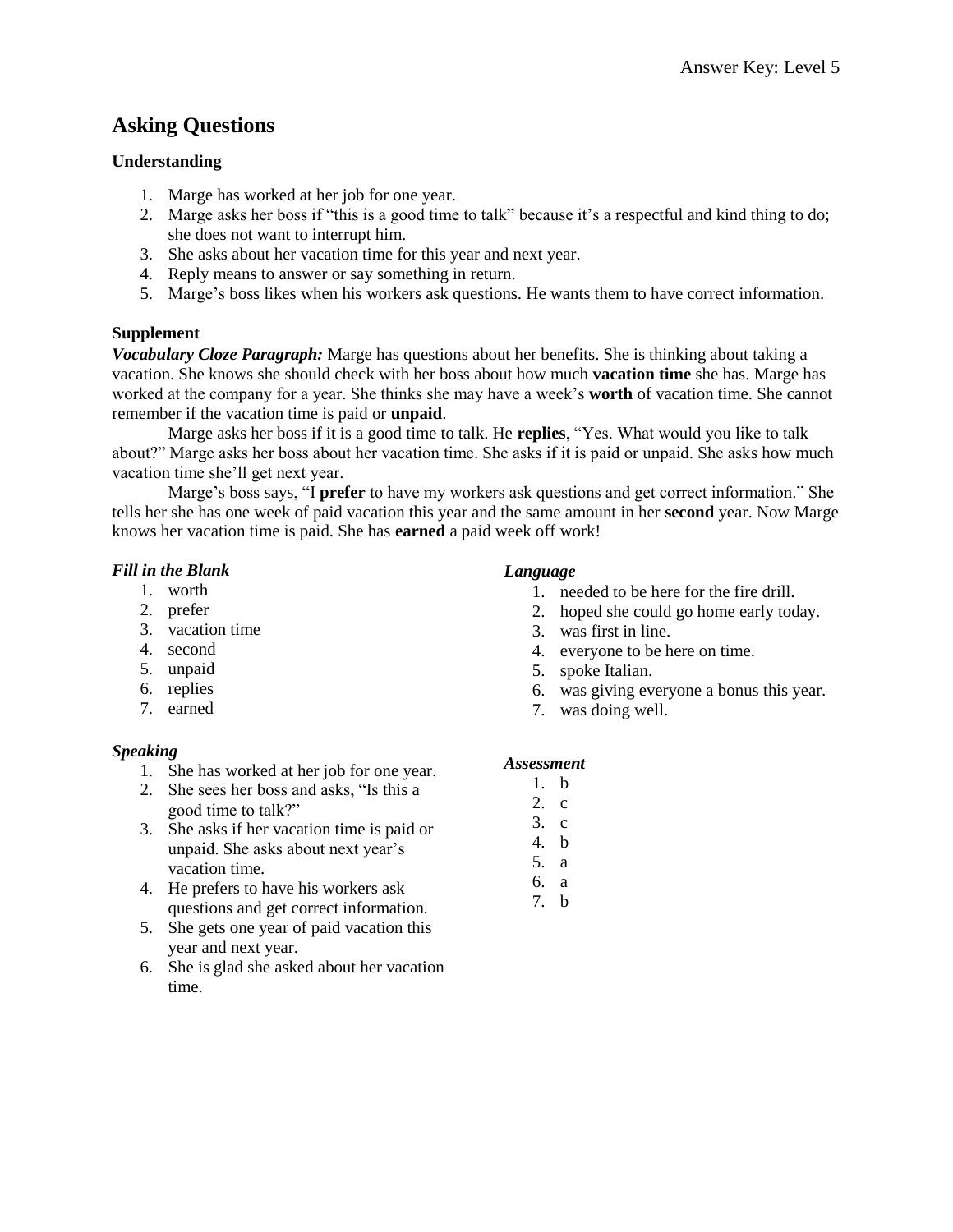# **Tornado Safety**

# **Understanding**

- 1. Before a tornado, the sky is dark and appears kind of green in color.
- 2. You can hear weather warnings on the radio and TV.
- 3. Protect means to keep safe, or shield from harm.
- 4. The safest level in your home is the lowest level, preferably the basement.
- 5. Stay away from windows.
- 6. If you are in a mobile home, get out, and go to the severe weather shelter.

# **Supplement**

*Vocabulary Cloze Paragraph:* When the sky turns dark in the spring and early summer, a tornado might be coming. You might hear reports of large **hail** or high winds. You might spot a **wall cloud** in the sky. You might hear a tornado **warning** on TV or on the radio. This means a tornado has been **sighted**. It is coming!

A tornado is a destructive storm. You should move to the **basement** of your house or the lowest level of the building you are in. A tornado's winds can break windows suddenly, so always stay away from windows. You should move to a place with no windows like a hallway, bathroom, or closet. A **mobile home** and a vehicle are especially risky places to be. Trying to drive faster than the tornado or **outrun** it may not work. Cars and trucks can be **tossed** into the air by a tornado. You should find a severe weather **shelter** or a solid building to go into. If there are no buildings nearby, you should go away from your car and lie in a **ditch**. You should your head and neck with your arms. Remember these tips to stay safe when a tornado comes.

# *Fill in the Blank*

- 1. basement
- 2. tossed
- 3. hail
- 4. mobile home
- 5. shelter
- 6. warning
- 7. outrun
- 8. wall cloud
- 9. sighted
- 10. ditch

## *Speaking*

- 1. If a tornado has been seen, a tornado warning will be on the radio and TV.
- 2. I should go to the basement or to the lowest level in my home.
- 3. I should get out and move to a severe weather shelter.
- 4. I shouldn't try to outrun a tornado because tornadoes can quickly change directions.
- 5. I should take shelter in a nearby building or lie in a low-lying area or ditch.
- 6. I should use my arms to protect my head and neck.

## *Assessment*

*Language:* Answers will vary.

- 1. b
- 2. c
- 3. a
- 4. c
- 5. a
- 6. b
- 7. a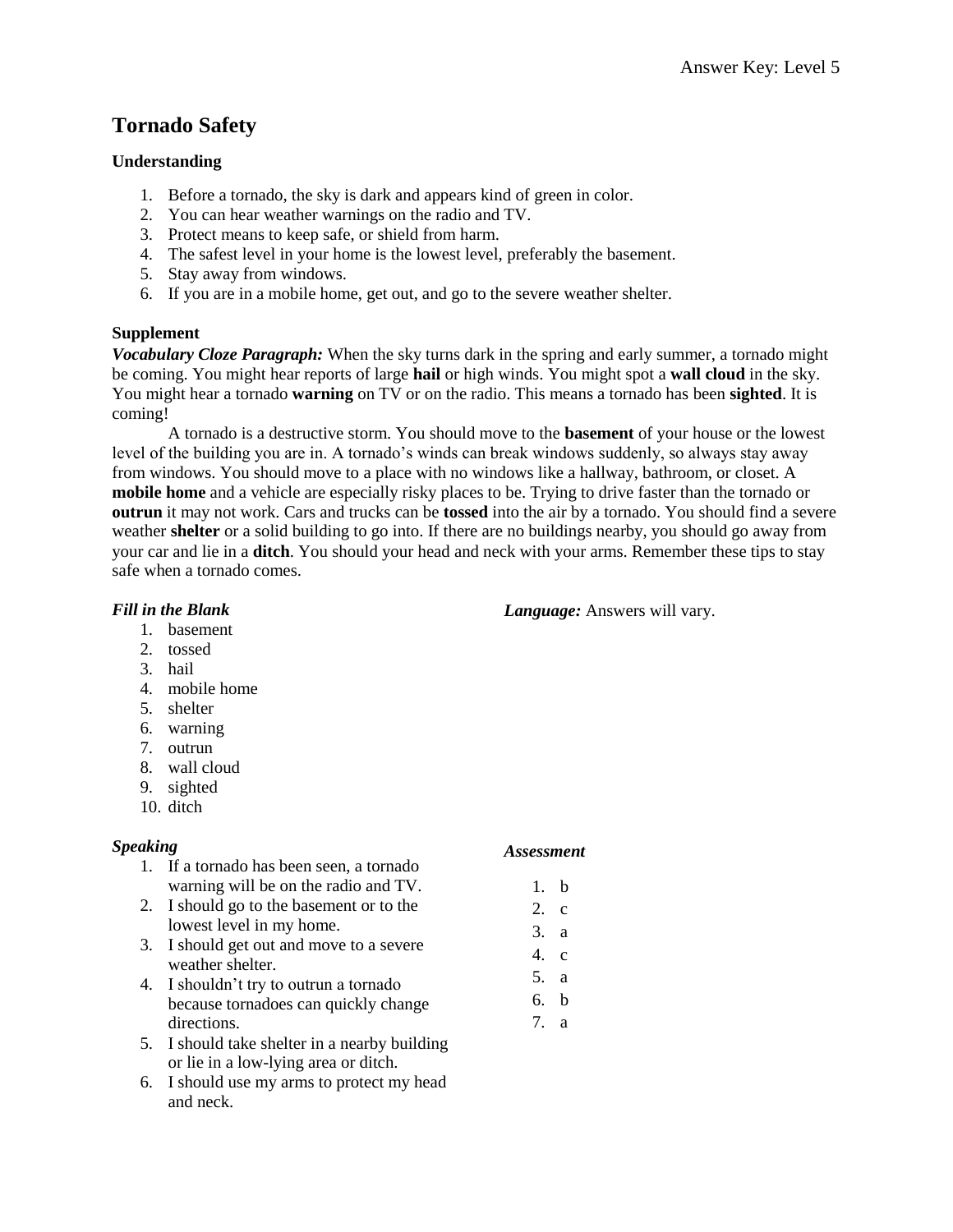# **Good Times Bad on Wallet**

## **Understanding**

- 1. Habit means a usual way of doing things; a routine.
- 2. Ray changed some of his spending habits because it was getting difficult for him to pay his monthly bills.
- 3. Changes Ray made were eating out less, inviting friends over instead of meeting them at clubs, and checking out movies from the library.
- 4. A need is a must have, something that is a necessity. A want is more of a wish or a desire.
- 5. Examine means to look at or study carefully.

#### **Supplement**

*Vocabulary Cloze Paragraph:* Ray loved going out to eat, going to clubs, and going to movies. All of these activities that Ray loved were not so good for his wallet. When he went to **eat out** with his friends, he paid for his meal. When he went to a movie, he paid for the movie plus a snack and a drink. When he went to the clubs to go dancing, he wanted to wear expensive, **name-brand** clothes. He spent money on clothes and he spent money at the **clubs**. Ray's good times were becoming too **costly**. He was having trouble paying his bills!

Ray decided to **examine** his needs and his wants. Was he spending too much on good times? There were bills he needed to pay like his rent, lights, water, heat, and his **car payment**. There were things he wanted to do, but his spending **habits** were too expensive.

Ray made some changes. He hosts **potluck** dinner parties so he and his friends can share food they have made. Ray borrows movies from the library. He still has a good time, but he spends a lot less money.

|  |  |  | <b>Fill in the Blank</b> |
|--|--|--|--------------------------|
|--|--|--|--------------------------|

- 1. examine
- 2. potluck
- 3. car payment
- 4. habits
- 5. eat out
- 6. costly
- 7. clubs
- 8. Name-brand

## *Speaking*

- 1. Ray liked to spend money on having a good time.
- 2. Ray bought a ticket, a large popcorn and a pop.
- 3. He liked to wear new, name-brand clothes.
- 4. He needed to pay his rent; for lights, water, and heat; and for his car payment.
- 5. He wanted to pay for eating out, the movies, and new, name-brand clothes.
- 6. Ray eats out only once a week, he invites friends over for dinner parties, and he gets movies from the library.

## *Language*

- 1. had
- 2. needed
- 3. cost
- 4. liked
- 5. spent
- 6. decided
- 7. was

- 1. b
- 2. a
- 3. b
- 4. c
- 5. a
- 6. b
- 7. a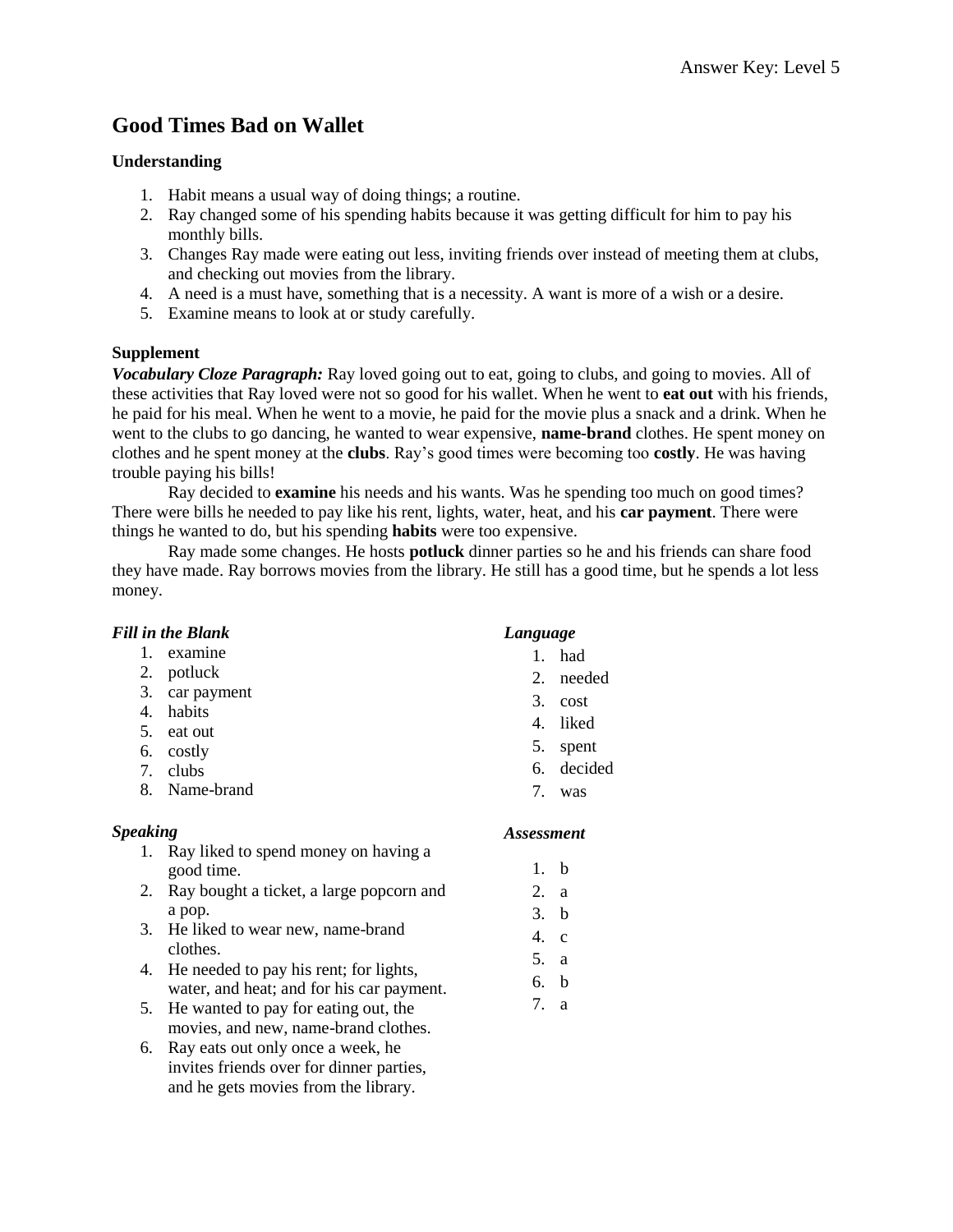# **Make Reading a Family Habit!**

## **Understanding**

- 1. Ask your kids to read things like the label on a cereal box, road signs, and the instructions on the frozen pizza box.
- 2. Reading is important because we use it for almost everything we do.
- 3. The best way to get a reading habit started is to read yourself.
- 4. If you read every day, your child will read every day.
- 5. If you want your children to be better readers, make reading a family habit.

# **Supplement**

*Vocabulary Cloze Paragraph:* Children follow what they see adults doing. If we want children to learn to read well and enjoy reading, there are **plenty** of things they can read every day. It's a **fact** that children who read well may do better in school. Getting children to read more is a good way to help them become good readers.

Almost everything we do each day **includes** reading, so it is easy to make reading a family **habit**. When children see **signs** on the highway or on stores, they can read them to you. When you are making food, children can read the **instructions**. Reading books doesn't have to be expensive, either. You can check out books from the library. You can bring children to neighborhood **rummage sales** and let them pick out used books. If your children see you read more, your children might read more too.

Finally, let children read the types of things they like to read. They can read about sports, the **bugs** they see outside, fairy tales, chapter books, or anything they think is fun to read. If children are allowed to read what they like, they will enjoy reading more.

# *Fill in the Blank*

- 1. habit
- 2. plenty
- 3. signs
- 4. bugs
- 5. rummage sales
- 6. includes
- 7. fact
- 8. instructions

# *Speaking*

- 1. People read things at work, signs, and even words on the television every day.
- 2. Reading can help children do better in school.
- 3. One way is to make reading a family habit.
- 4. I can find books and magazines at the library or at rummage sales.
- 5. Your children can read the label on the cereal box, road signs, and instructions on the frozen pizza box.
- 6. Children will read more if they enjoy what they read.

# *Language*

- 1. ourselves
- 2. yourself
- 3. myself
- 4. yourselves
- 5. herself
- 6. themselves
- 7. itself

- 1. b
- 2. a
- 3. b
- 4. c
- 5. c
- 6. b
- 7. b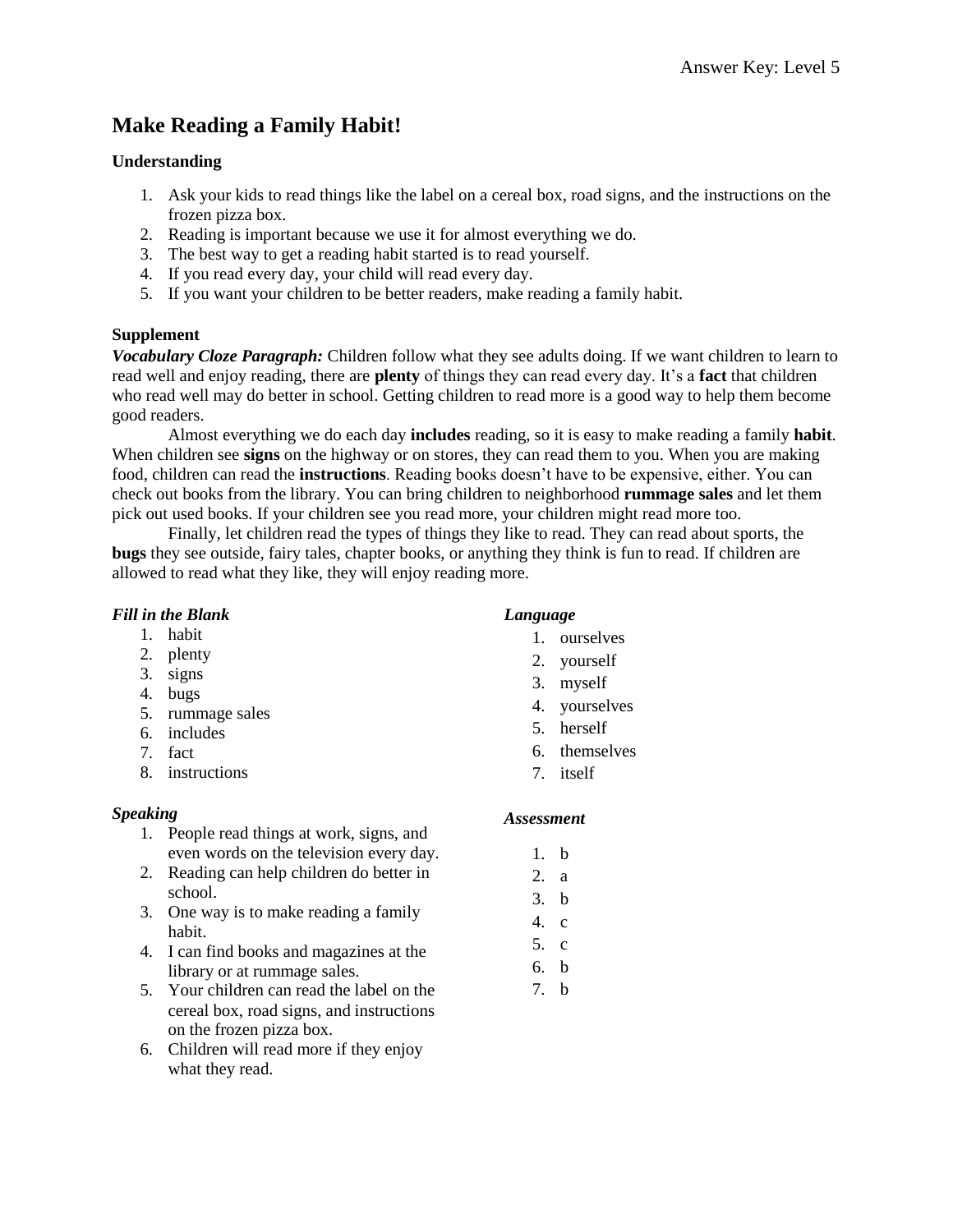# **Enjoying a Book**

## **Understanding**

- 1. Ann reads to Molly because she enjoys being close to her daughter, and she knows reading is a great learning tool.
- 2. Guess means to have an idea about something without being sure it is right.
- 3. Ann and Molly read at bedtime.
- 4. Before opening a book, Ann and Molly look at the cover. They talk about what they see on the cover. They question what kind of story may be inside.
- 5. Ann asks Molly questions like: "What do you think this book is about?" and "What do you think will happen next?"
- 6. When reading a story, sometimes Ann's voice is loud, sometimes it is soft, sometimes it is low, and sometimes it is high. She raises her voice on a question; she gives extra emphasis to sentences that end with an exclamation mark.

#### **Supplement**

*Vocabulary Cloze Paragraph:* Ann is an employee and a mother. Her daughter Molly is in preschool and daycare. They are both busy during the day. Both of them **look forward to** bedtime when they can relax. Ann and Molly enjoy **snuggling** and reading a good book together. First, they look at the **cover** of the book. They talk about the cover's colors and **objects**. They **question** what the story inside is about. Next, Ann reads the story to Molly. They talk about the pictures. Molly cannot read the words, but the pictures help her to understand the story. Ann asks Molly, "What will happen next?"

When Ann reads to Molly, she uses her voice in different ways. She reads soft, loud, low, and high. When she asks a question, she raises her voice. When she reads a sentence with an exclamation mark, she reads with more **emphasis**. Exclamation marks need **extra** feeling when you read them.

Ann makes reading fun for Molly. Ann has **nurtured** Molly to be a reader. Ann knows that reading **develops** the brain and helps build language skills in adults and children. Molly is a **budding** reader!

| <b>Fill in the Blank</b> | Language        | <b>Assessment</b> |  |
|--------------------------|-----------------|-------------------|--|
| emphasis                 |                 | 1. b              |  |
| 2. develops              | $2. \quad 1, 1$ | 2. a              |  |
| 3.<br>snuggling          | $3.$ .          | 3. c              |  |
| question<br>4.           | 4.?             | 4. b              |  |
| nurtured<br>5.           | 5. ?            | 5. b              |  |
| 6. look forward to       | $6.$ . or !     | 6. c              |  |
| objects<br>7.            | 7. 1            | 7. a              |  |
| 8.<br>cover              |                 |                   |  |
| $\sim$ $\sim$            |                 |                   |  |

9. extra 10. budding

## *Speaking*

- 1. They look forward to bedtime.
- 2. She reads to Molly at bedtime when they snuggle together.
- 3. Before they open the book, they look at the cover and talk about what they see.
- 4. At the end of each page, they talk about the pictures.
- 5. She asks Molly, "What do you think will happen next?" because she wants Molly to guess.
- 6. Ann changes her voice and gives extra emphasis to some sentences.
- 7. Reading helps build language and develops the brain.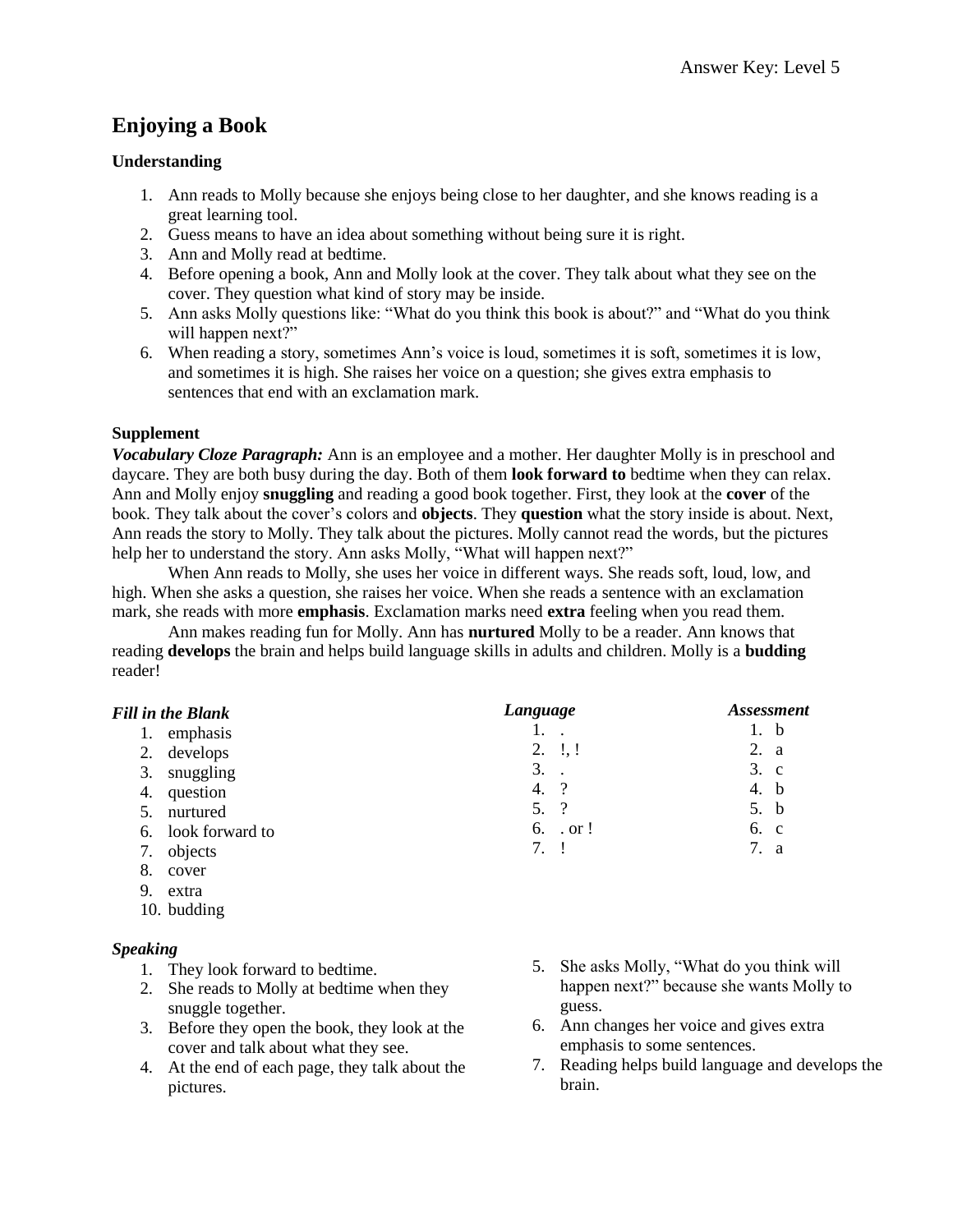# **Helping a New Worker**

#### **Understanding**

- 1. Hal's new job is being a nurse's aide at a care center.
- 2. Jake wants to help Hal because someone helped Jake when Jake was new to the job.
- 3. Jake shows Hal where to put his coat and sack lunch, he shows Hal how to complete a time card, he helps Hal take care of a client, and he shows Hal the work schedule.
- 4. The word team means to work together to do something, accomplish something, or achieve a goal.
- 5. Hal works tomorrow.

#### **Supplement**

*Vocabulary Cloze Paragraph:* Jake works as a nurse's aide at a **care center**. A new worker, Hal, starts today. Hal is also a **nurse's aide**. Jake **remembers** learning many new tasks when he started working at the center. He got help from other workers. He will help Hal learn the tasks too. He shows Hal where he should put his coat and **sack lunch**. He shows Hal how to **complete** the time cards in the office.

Jake and Hal work together. They get a **client**'s clothes. Then they help to **dress** him. They help him brush his teeth. They help him **comb** his hair to look nice.

When they are finished working for the day, Jake shows Hal the work **schedule**. Hal sees that he works tomorrow. He **shakes** Jake's hand. Hal thanks Jake for his help today. Jake was happy to help his new coworker.

#### *Fill in the Blank*

|    |               | $       -$                                |      |
|----|---------------|-------------------------------------------|------|
| 1. | dress         |                                           | noun |
| 2. | schedule      | 2.                                        | verb |
|    | 3. sack lunch | 3.                                        | noun |
| 4. | remembers     | 4.                                        | verb |
| 5. | comb          | 5.                                        | verb |
| 6. | client        | б.                                        | noun |
| 7. | care center   | $7_{\scriptscriptstyle{\ddot{\text{c}}}}$ | noun |
| 8. | shakes        | 8.                                        | verb |
| 9. | complete      |                                           |      |

10. nurse's aide

# *Speaking*

#### *Assessment*

1. c 2. a 3. c 4. b 5. a 6. a 7. b

*Language*

- 1. They work at a care center. 2. Jake remembers that someone helped him when he was new to the job.
- 3. He shows Hal where to put his coat and sack lunch, the time card, and the work schedule.
- 4. They help a client dress himself, brush his teeth, and comb his hair.
- 5. He works again tomorrow.
- 6. Hal thanks Jake for his help.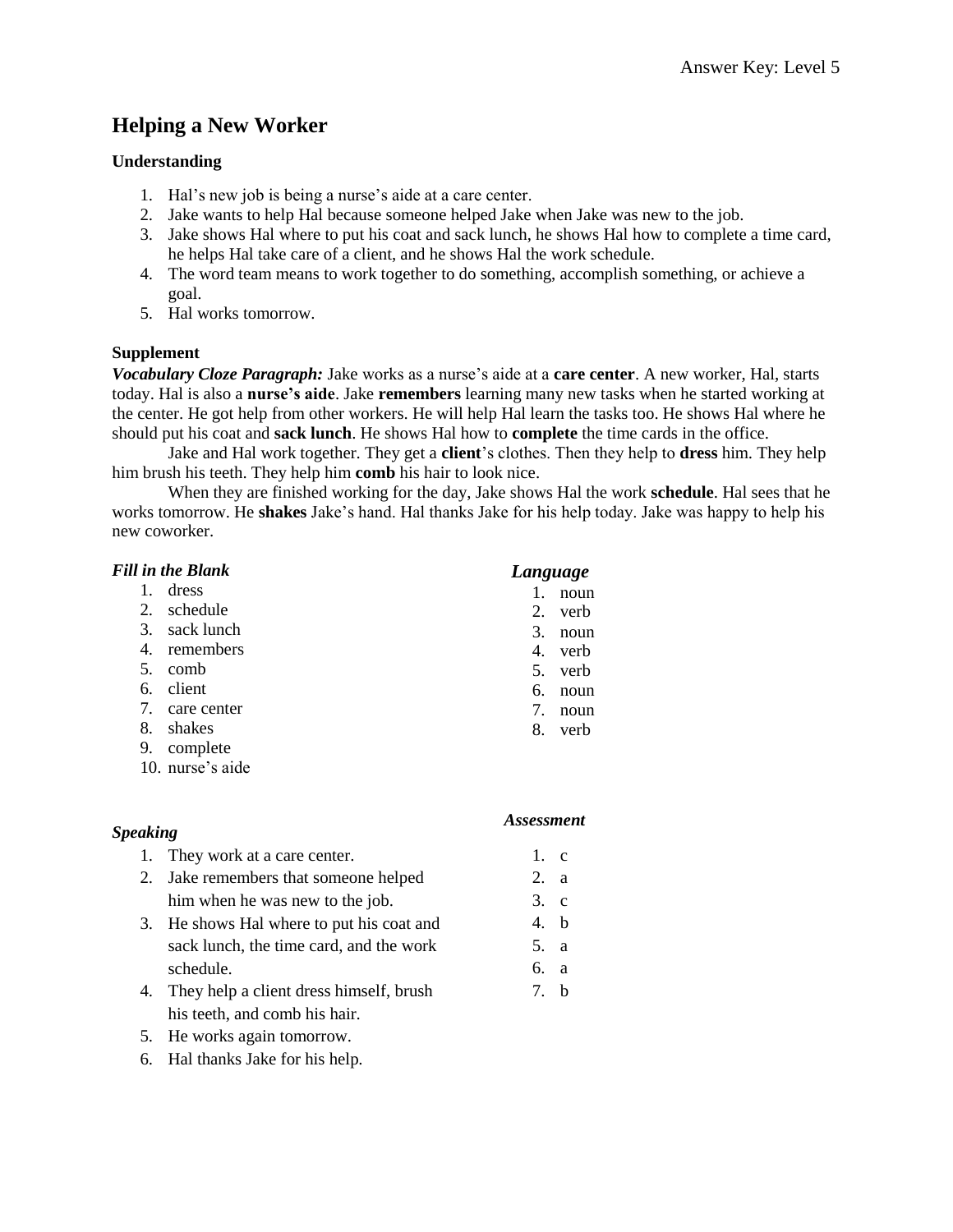# **Doctor Visits and Work**

#### **Understanding**

- 1. Ruth works the day shift in an egg plant.
- 2. Ruth calls the clinic during her break.
- 3. Ruth will have her exam at 9:00 on Monday morning.
- 4. Ruth tells her boss the date and time of her exam.
- 5. The boss thanks her for making the appointment in the early part of the work day.

#### **Supplement**

*Vocabulary Cloze Paragraph:* Ruth needs to have a yearly checkup. She has to make an appointment for an **exam**. Ruth works the day **shift**. Ruth's boss has asked the workers to make **visits** to the doctor or dentist early in the day. Ruth hopes she can get an appointment at the **start** of the workday. She doesn't want to miss much of her **shift**.

Ruth calls the **clinic** where her doctor works. She makes an appointment for Monday at 9:00. She writes down the date and time of the exam. She tells her boss when her doctor appointment will be. Her boss thanks Ruth for **making** her appointment early in the day. Ruth is ready to see the doctor.

#### *Fill in the Blank*

- 1. plant
- 2. exam
- 3. shift
- 4. making
- 5. visits
- 6. start
- 7. clinic

#### *Language*

- 1. Change night to **day**
- 2. Change third to **second**
- 3. Change fifty to **fifteen**
- 4. Change thirteen to **thirty**
- 5. Change full time to **part time**
- 6. Change starting to **quitting**
- 7. Change part time to **full time**

# *Speaking*

- 1. She works eight hours a day, five days a week.
- 2. He wants the workers to make visits to the doctor at the start of the workday.
- 3. She calls the clinic during her break.
- 4. Her appointment is at 9:00 on Monday.
- 5. She writes down the date and time of her exam.
- 6. Ruth's boss thanks Ruth.

- 1. c
- 2. b
- 3. a
- 4. b
- 5. a 6. a
- 7. c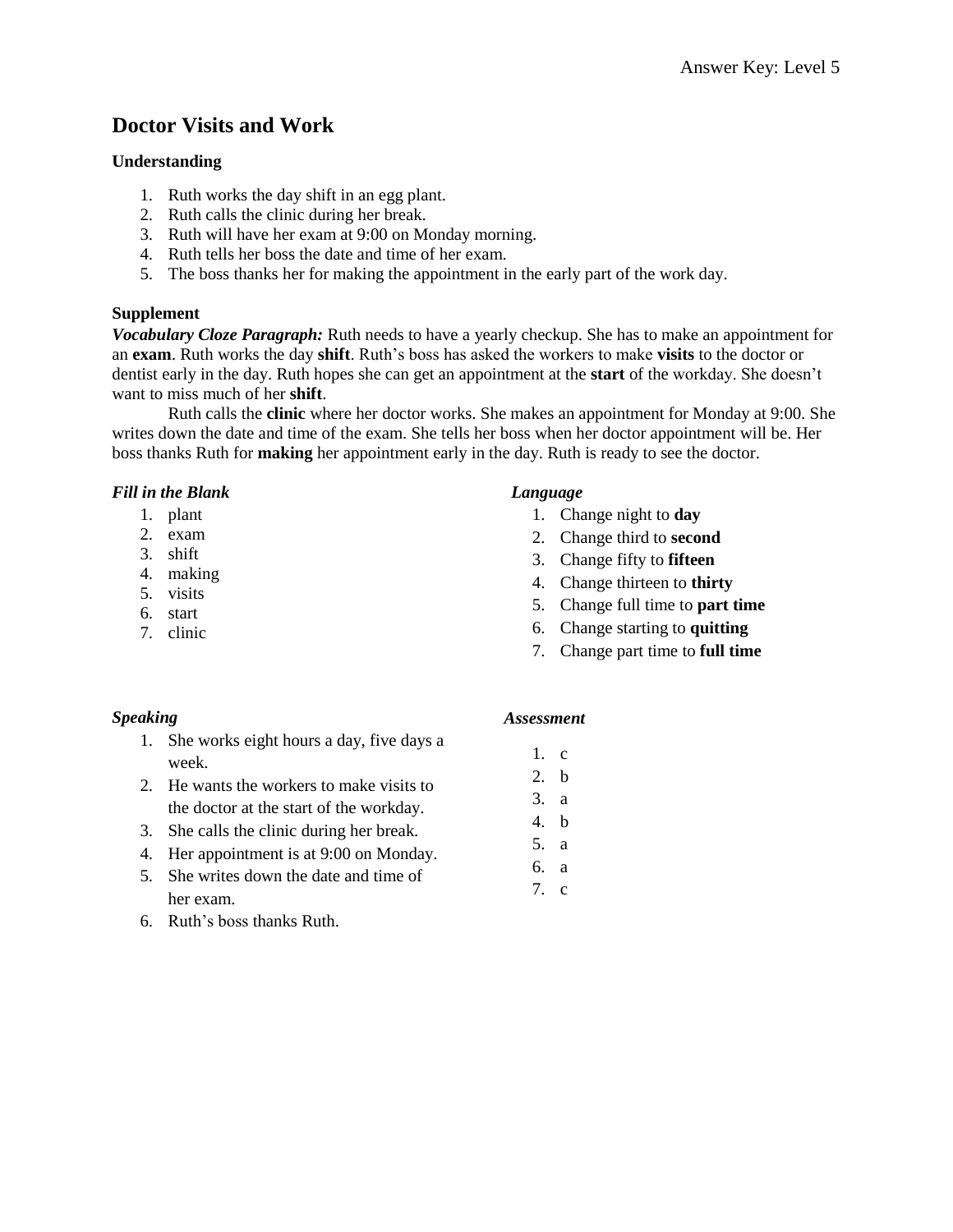# **Handwashing**

## **Understanding**

- 1. They wash their hands after using the bathroom and before eating.
- 2. They wash their hands to stay healthy and clean; to keep germs away.
- 3. They wash their hands for at least 10 seconds.
- 4. Maria's 5-year-old and 4-year-old children wash by themselves.
- 5. Use soap and warm water to wash your hands.

#### **Supplement**

*Vocabulary Cloze Paragraph:* Maria is a busy woman with three young children. Maria knows that handwashing can help her and her children to stay healthy and **prevent** sickness. She taught her children how to wash their hands. Her two older children can wash their hands by themselves. Maria helps her youngest child wash his hands. They use warm water and soap to wash their hands for **at least** ten seconds. Maria taught her children to count to ten while they are washing their hands. If they don't wash their hands for ten seconds, their hands are not fully clean.

Maria and her children wash their hands after using the bathroom. They wash their hands before eating. They wash their hands when they return home after being in **public** places like stores, malls, and libraries. There are many **germs** in public places. Some of these places are where people put their hands like **doorknobs** and grocery store carts.

Maria and her children know that handwashing can help to prevent **illness**. Washing your hands can help you to **stay** healthy too!

#### *Fill in the Blank*

- 1. at least
- 2. illness
- 3. doorknobs
- 4. stay
- 5. germs
- 6. prevent
- 7. public

#### *Language* 1. Talking

- 2. Writing
- 3. eating
- 4. Washing hands
- 5. Riding a bike
- 6. spending

#### *Speaking*

# *Assessment*

1. a 2. b 3. a 4. c 5. a 6. c 7. a

- 1. Maria has three children.
- 2. She has taught her children how to wash their hands.
- 3. They wash their hands after using the bathroom and before eating.
- 4. She helps wash her youngest child's hands.
- 5. They should wash their hands for at least ten seconds.
- 6. There are many germs in public places.
- 7. People can stay healthy by washing their hands.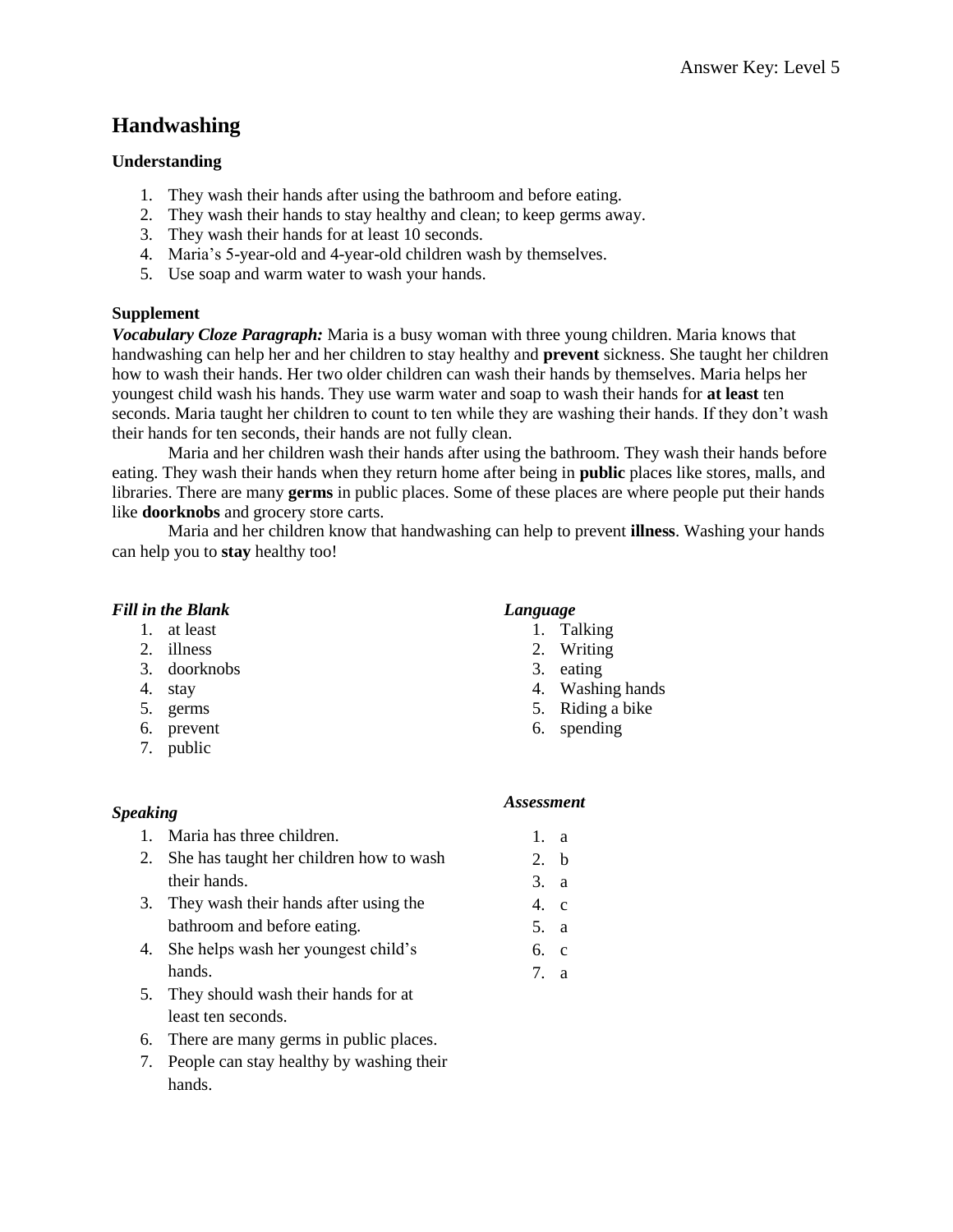# **Jeff is a Good Driver**

## **Understanding**

- 1. Jeff and any of his passengers wear seatbelts in his car.
- 2. Jeff slows down and prepares to stop when he sees a yellow light.
- 3. Jeff turns on his headlights when it is raining or snowing.
- 4. Jeff keeps his car insurance current by paying the insurance bill when it is due.
- 5. Alert means watching carefully; paying attention.
- 6. Jeff renews his driver's license every four years.

#### **Supplement**

*Vocabulary Cloze Paragraph:* Jeff knows what makes a good and safe driver. He always wears his seatbelt and his passengers wear theirs too. He stops at red lights and stop signs. When he comes to a yellow light, he slows down and stops. He doesn't speed, but he drives the speed **limit**. He remains awake and **alert**. He stays **focused** on his driving at all times. He doesn't drive when he's tired and could get into an accident.

Jeff turns on his headlights when it begins to get dark, at **dusk**. He also turns them on at **dawn** or when it is raining or snowing.

Jeff is a good driver because he **renews** his driver's license every four years, as is required. He also renews the **license tabs** that he must keep on his license plates. Finally, he keeps his car **insurance** up-to-date by paying the bill by the time it is **due**. Jeff knows that keeping these three items **current** is an important part of owning and driving a car.

## *Fill in the Blank*

- 1. due
- 2. dusk
- 3. insurance
- 4. focused
- 5. dawn
- 6. limit
- 7. renews
- 8. current
- 9. alert
- 10. license tabs

## *Speaking*

- 1. Jeff and his passengers wear seatbelts in Jeff's car.
- 2. He slows down and prepares to stop.
- 3. Jeff turns on his headlights when it is raining or snowing.
- 4. His car insurance, his license tabs, and his driver's license.
- 5. He obeys the laws of the road.
- 6. He is alert, and he stays focused.

## *Language*

- 1. must
- 2. should
- 3. must
- 4. must
- 5. should
- 6. should
- 7. must

- 1. b
- 2. a
- 3. c
- 4. b
- 5. b
- 6. c
- 7. a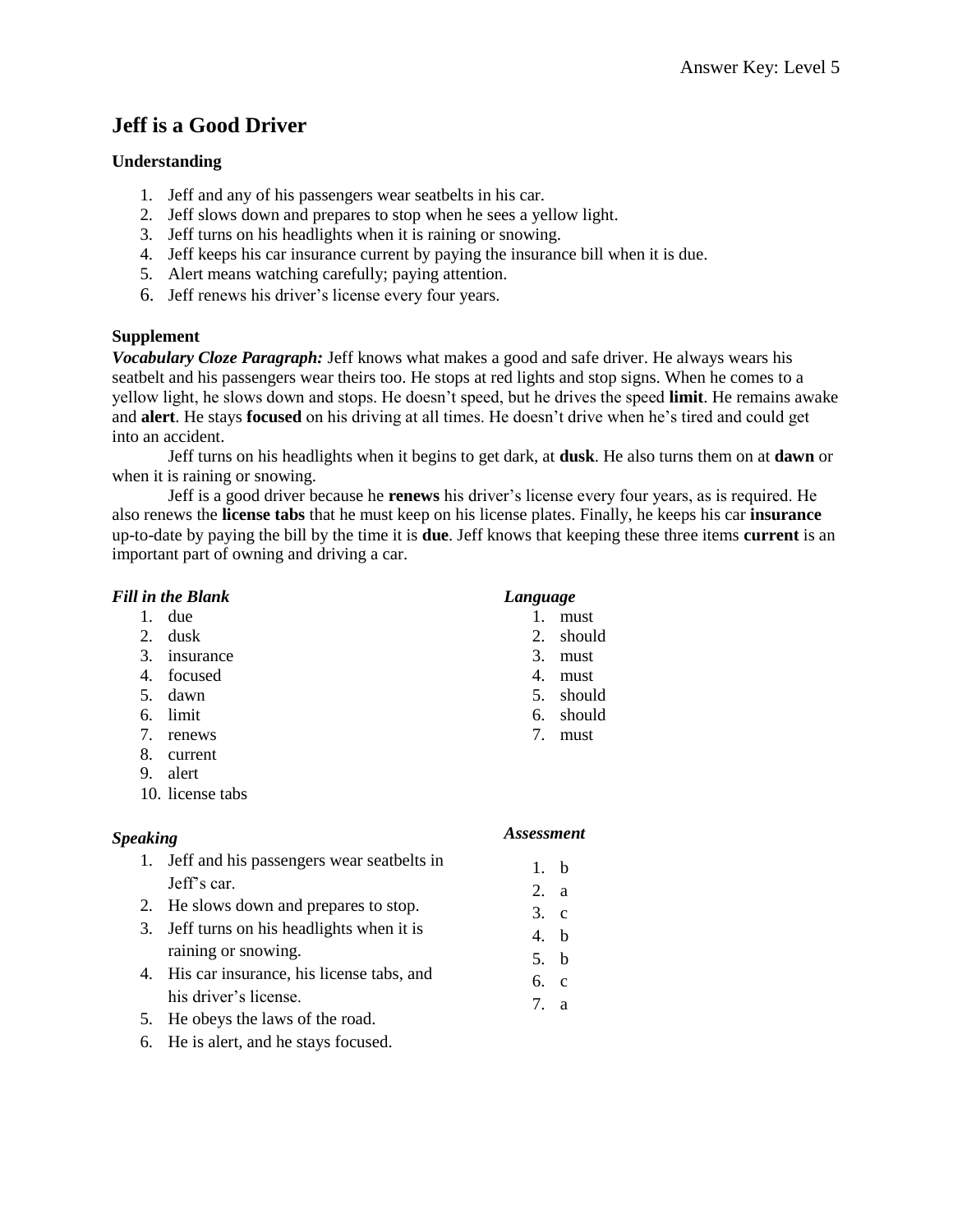# **Recycling at Home**

# **Understanding**

- 1. Jo recycles because it is a simple, easy thing to do and because she wants to live on a clean earth.
- 2. Jo's recycling spot is in her kitchen under the sink.
- 3. Jo recycles a soup can, an empty cracker box, and a plastic milk jug.
- 4. Rinse means to wash with clear water (no soap).
- 5. At the end of the week, Jo takes her recycle bag to the green bins where she sorts her items.

# **Supplement**

*Vocabulary Cloze Paragraph:* Jo wants to help keep the earth clean. She wants to **recycle** her used plastic, metal, and paper that can be made into new products. Recycling is a **wise** thing to do to help the planet. To start a habit of recycling, Jo makes a **space** for recycled items under her kitchen sink. When she uses a can of food, she **rinses** the can out so it is clean. Then she puts it in her recycling box. When she finishes a box of food, she **flattens** it before she recycles it. She can recycle her plastic milk jug too. She rinses and **smashes** the jug so it is smaller and then puts it in the recycling box.

Soon the box is full of items to recycle. Jo takes the bag to the green **bins**. She knows they are for recycling because they have the **symbol** on them. She puts her items in the green bins in the **laundry room**. Jo feels good about doing her part to keep the earth clean.

# *Fill in the Blank*

- 1. symbol
- 2. smashes
- 3. recycle
- 4. laundry room
- 5. wise
- 6. rinses
- 7. space
- 8. bins
- 9. flattens

## *Speaking*

## *Language*

- 1. I think, I feel
- 2. I know
- 3. I think, I feel
- 4. I know
- 5. I think, I feel
- 6. I think, I feel
- 7. I know

| еакіпұ |                                           | Assessme.       |  |
|--------|-------------------------------------------|-----------------|--|
|        | 1. She knows it is a wise thing to do and |                 |  |
|        | wants to live on a clean earth.           | 1. c            |  |
|        | 2. The green bins have the recycling      | 2. a            |  |
|        | symbol on them.                           | $\mathcal{R}$ a |  |

- 3. She puts them in a recycling space in her kitchen.
- 4. She rinses the can.
- 5. She rinses the plastic jug and smashes it.
- 6. She takes it to the green recycling bins.

#### *Assessment*

4. a 5. b 6. b 7. b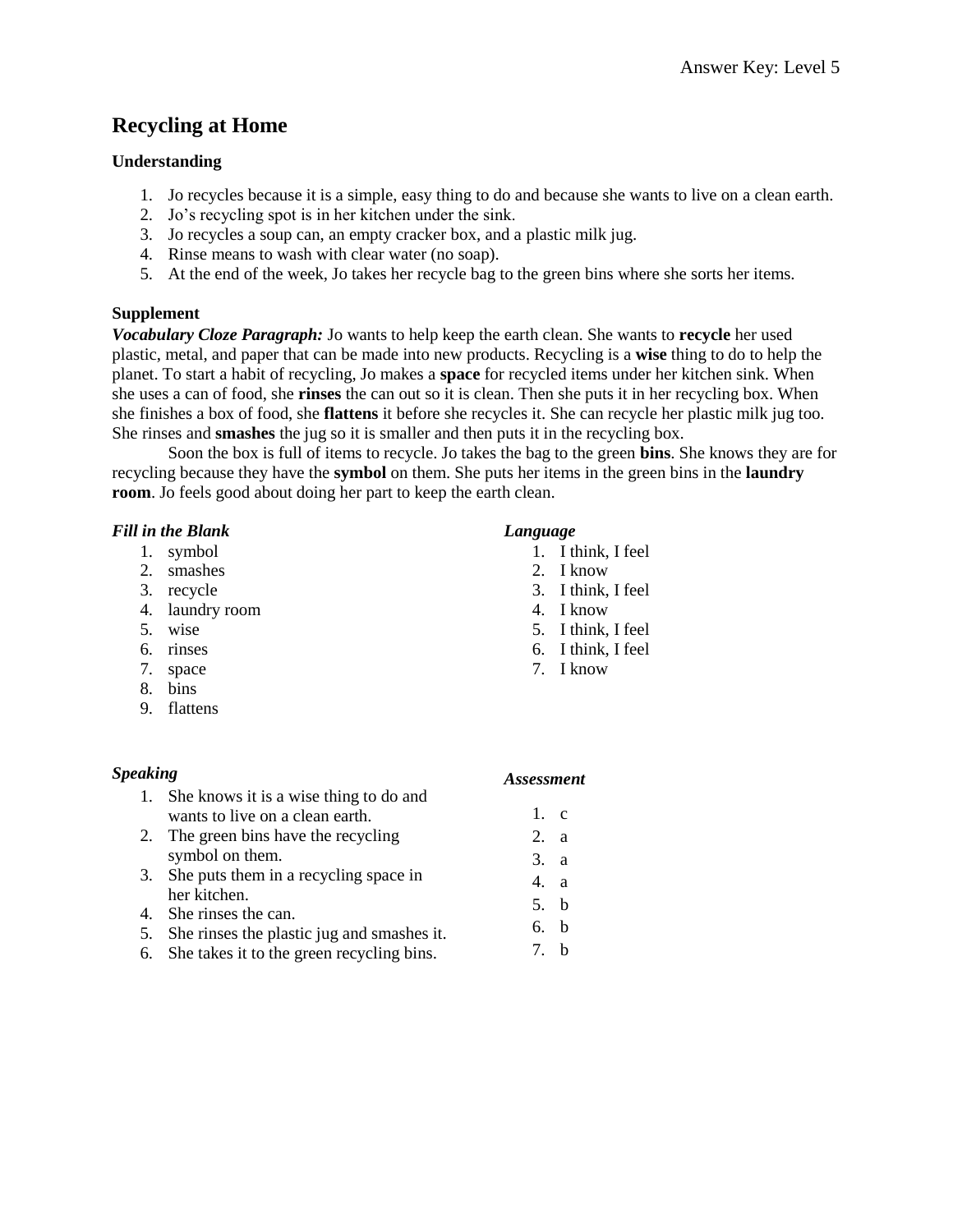# **Teething**

# **Understanding**

- 1. Some signs of teething are that gums may swell and little white dots might appear on the gums, and babies may drool want to chew on things.
- 2. I can rub the baby's, give the baby something safe to chew, or give pain medicine.
- 3. A teething baby might be fussy because teething hurts.
- 4. The word drool means that saliva or spit comes out of the mouth.
- 5. A baby may get a first tooth between the ages of six and twelve months.

# **Supplement**

*Vocabulary Cloze Paragraph:* Babies are born without teeth. At the age of six to twelve months, a baby will get her first tooth. When her new teeth are growing in, she is **teething**. The new teeth are pushing against the **gum** in her mouth and the baby feels pain. Her gums might **swell** in size. The gums might also have small white **dots** on them.

A teething baby will **drool** a lot. He will be **fussy** and irritable because of the pain. He will want to **chew** on everything she can find. It is important to give the baby safe toys to teethe on.

A teething baby needs extra love and **comfort**. An adult can **rub** the baby's gums and give the baby pain medication. A baby will need less medication because of his size; don't give him too much.

#### *Fill in the Blank*

- 1. gum
- 2. comfort
- 3. teething
- 4. rub
- 5. dots
- 6. drool
- 7. chew
- 8. fussy
- 9. swell

## *Speaking*

#### *Language* 1. worked

- 2. cries
- 3. missed
- 4. walked
- 5. drink
- 6. takes
- 7. lived

1. b 2. c 3. a 4. c 5. a 6. b 7. b

# 1. Teething happens when new teeth start to push through a baby's gums. *Assessment*

- 2. They may drool a lot or chew on things.
- 3. An adult can rub the baby's gums.
- 4. Babies should chew on something safe, like a teething toy.
- 5. Read the bottle to make sure not to give the baby too much.
- 6. A baby will get her first tooth between the ages of six and twelve months.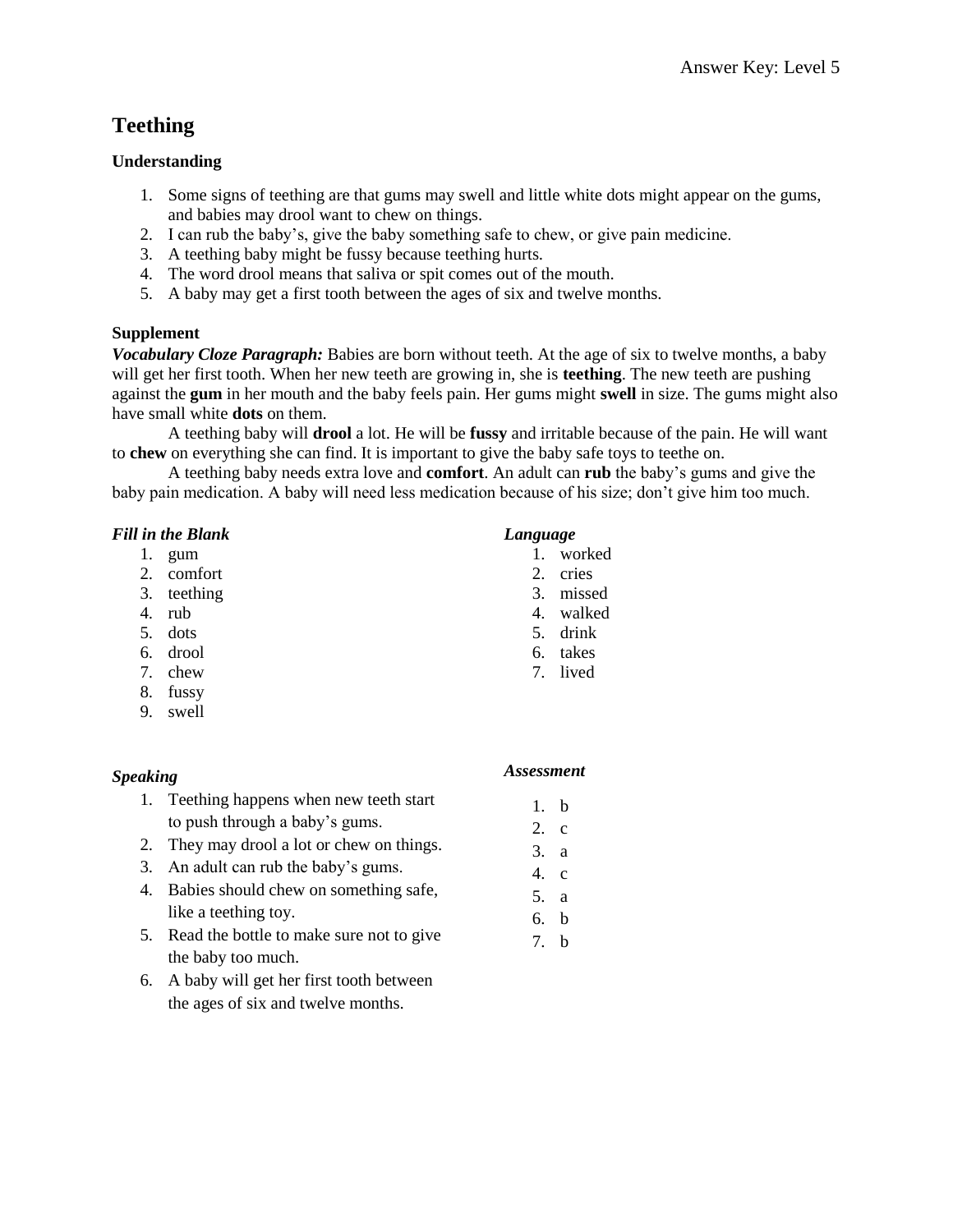# **Buckle Up!**

#### **Understanding**

- 1. Buckle means to join or fasten the ends of something together.
- 2. The eight-year-old son died.
- 3. He died five months ago.
- 4. The driver of the oncoming car had fallen asleep and crossed over the center line.
- 5. Seat belts can save lives.

#### **Supplement**

*Vocabulary Cloze Paragraph:* This family always **buckle** their seat belts when they get in the car. The father and mother buckle their seat belts. The ten-year-old daughter and six-year-old daughter buckle their seat belts. They did not used to wear seat belts.

Five months ago, their eight-year-old son died. The family not a long **distance** from home – only six miles away. A driver in an **oncoming** car had fallen asleep. The driver drove across the **center** line of the road. He hit the family's car **head-on**. Their son was in the back seat, and he was not wearing a seat belt. When the cars crashed, the son was thrown through the front **windshield**. His body went a **great** distance from the family's car. The son died at the **scene** of the accident.

Wearing a seat belt can save a life and keep people from being **thrown** from a car and dying.

#### *Fill in the Blank*

- 1. scene
- 2. windshield
- 3. buckles
- 4. thrown
- 5. great
- 6. head-on
- 7. center
- 8. oncoming
- 9. distance

## *Speaking*

- 1. Wearing a seat belt can save a life.
- 2. The dad, the mom, the six-year-old, and the ten-year-old buckle their seat belts.
- 3. The son died.
- 4. The driver had fallen asleep, and his car crossed the center line.
- 5. He was thrown through the windshield a great distance from the car.
- 6. Now they buckle their seat belts because one of the family died from not wearing a seat belt.

#### *Language*

- 1. red-haired
- 2. good-looking
- 3. ten-month-old
- 4. Brazil-Argentina
- 5. brown-eyed
- 6. gentle-looking
- 7. two-year-old

#### *Assessment*

1. a 2. c

- 3. b
- 4. c
- 5. b
- 6. c
- 7. a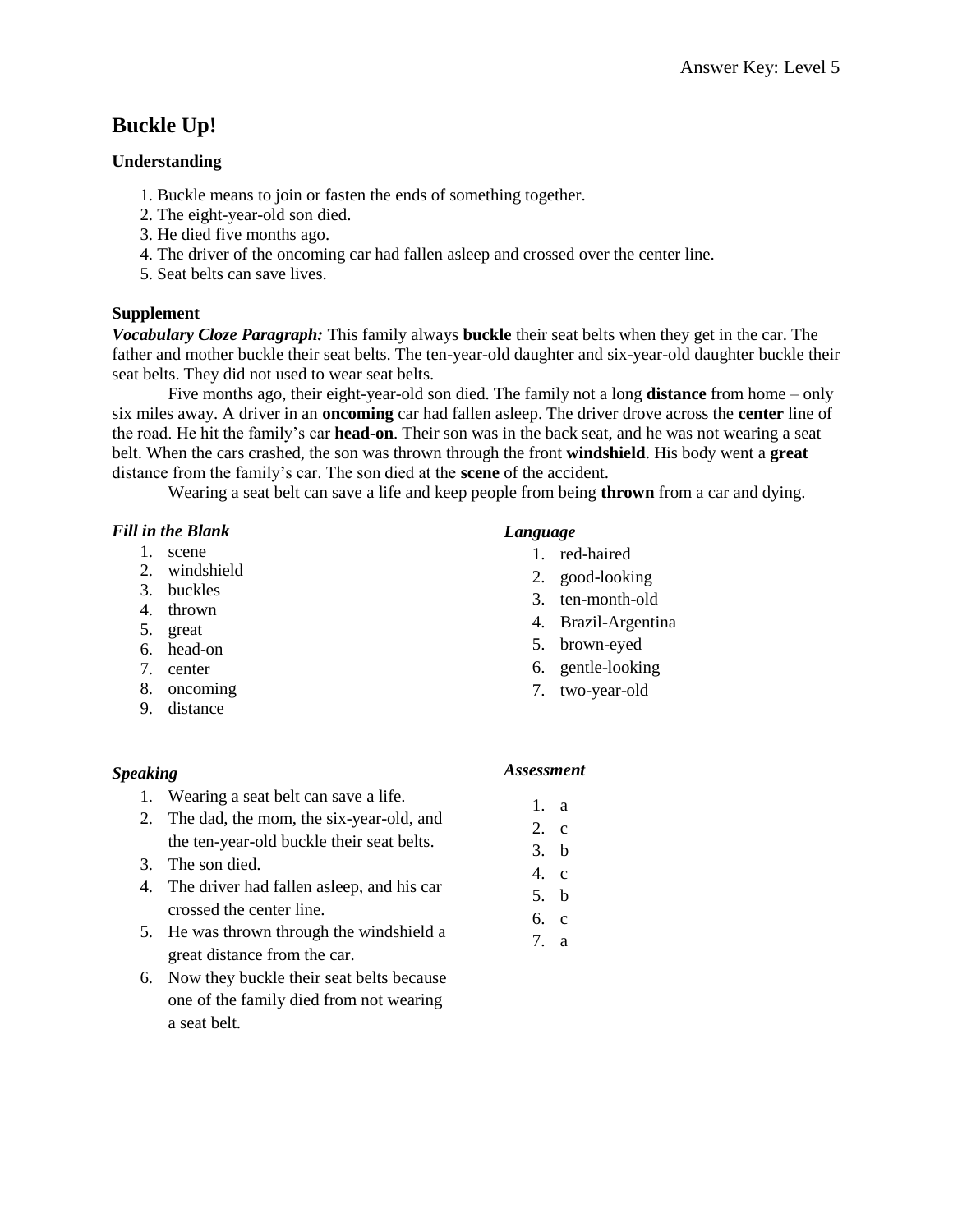# **Safe at Home**

# **Understanding**

- 1. Deb was robbed.
- 2. The thief entered through her unlocked door.
- 3. The thief took Deb's computer and her purse.
- 4. Zain locks her door when she is at home and when she is away.
- 5. Zain carries her keys with her at all times.

## **Supplement**

*Vocabulary Cloze Paragraph:* Deb and Zain get together for coffee every week. Today, Zain **greets** Deb. She says, "Hi! How are you?"

Deb **replies** that she's not doing very well. She was **robbed** last night. She tells Zain that a **thief** took her purse and her computer from her apartment. She had gone to wash her clothes in the **laundry room** and didn't lock her door.

Zain feels bad for Deb. She says, "Everyone likes to feel **safe**! I **lock** my door when I'm in my house and when I'm gone." Zain like to **carry** her key with her at all times.

Deb says, "I will lock my doors **from now on**, even when I'm just down in the laundry room.

| <b>Fill in the Blank</b> |                            |                   | Language     |  |
|--------------------------|----------------------------|-------------------|--------------|--|
| 1.                       | thief                      |                   | like         |  |
| 2.                       | safe                       | 2.                | did not h    |  |
| 3.                       | laundry room               | 3.                | did not c    |  |
| 4.                       | carry                      | 4.                | did not t    |  |
| 5.                       | replies                    | 5.                | did not le   |  |
| 6.                       | from now on                | 6.                | did not p    |  |
| 7.                       | lock                       | 7.                | did not g    |  |
| 8.                       | greets                     |                   |              |  |
| 9.                       | robbed                     |                   |              |  |
| <b>Speaking</b>          |                            | <b>Assessment</b> |              |  |
| 1.                       | They are friends.          | 1.                | $\mathbf{c}$ |  |
| 2.                       | Deb feels bad.             | 2.                | a            |  |
| 3.                       | Deb was robbed last night. | 3.                | $\mathbf c$  |  |

- 4. The thief stole Deb's computer and her purse.
- 5. The thief got in because Deb did not lock her door when she got her clothes from the laundry room.
- 6. She locks her door when she is at home and when she is gone.

- ave
- arry
- alk
- eave
- olay
- $30<sub>g</sub>$

4. a 5. b 6. a 7. b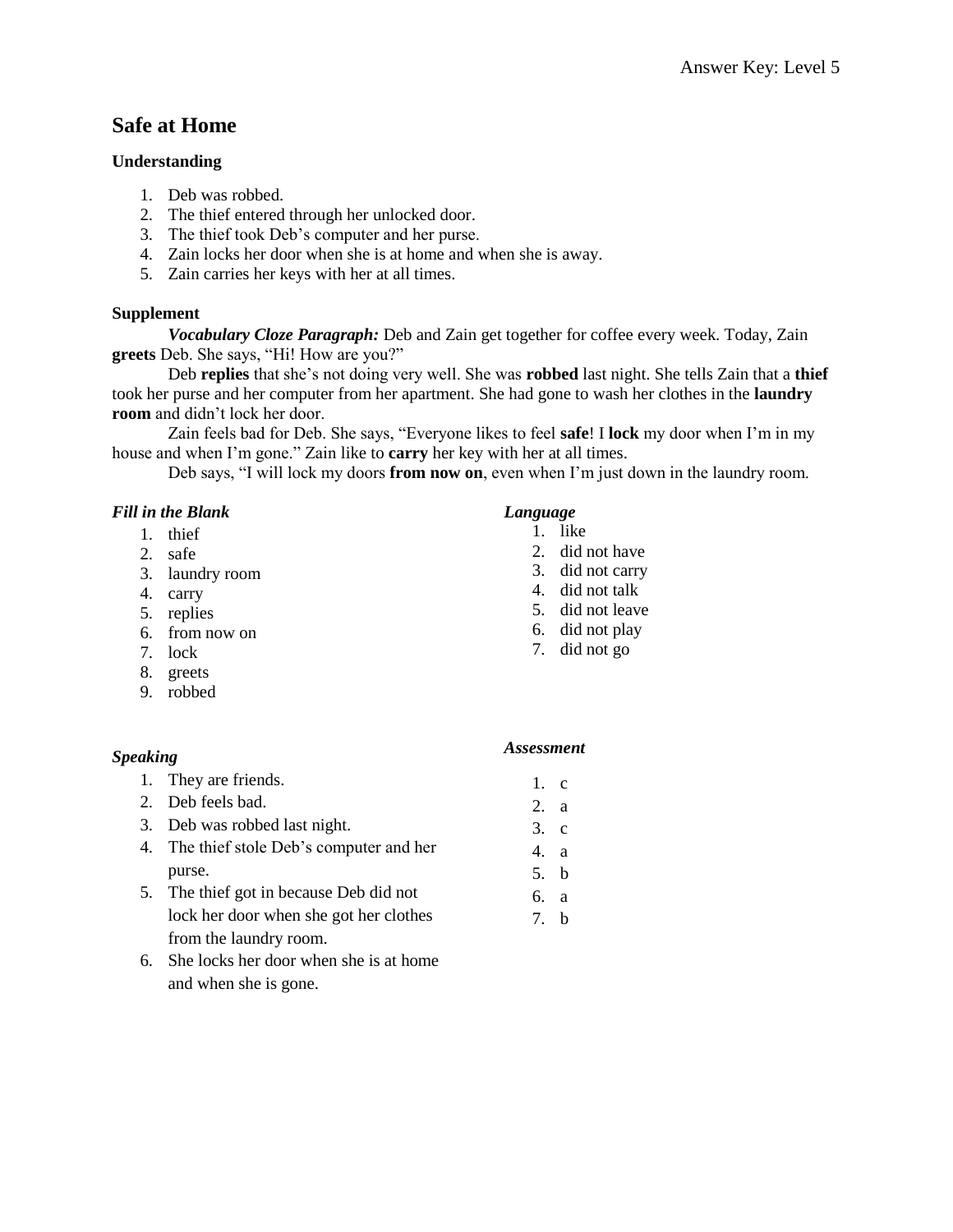# **High Gas Prices**

# **Understanding**

- 1. Don needs to fill his car's gas tank because his gas gauge is almost on empty.
- 2. Don has less money for food and clothes because higher gas prices have forced him to spend more money on gas.
- 3. Conserve means to protect or use less of something; to not be wasteful.
- 4. He is carpooling with others, and instead of driving to the store for one or two items, he is waiting until he has a long list of shopping needs. He is also doing more walking and biking.
- 5. The higher price of gas has helped Don's health. In an effort to not use his car, he is doing more biking and walking.

# **Supplement**

*Vocabulary Cloze Paragraph:* Don needs to fill his gas **tank**. The **gauge** is almost on empty. At the gas station, the gas price is high. Much of Don's money is **spent** on gas. He wants to have more money for food and clothes. He wants to have more money for going to restaurants and renting movies. He has **less** money for all of those things because of the high price of gas.

Don tries watching his money more **closely**. Maybe if he can **conserve** gas, he will save money. He decides to **carpool** with some coworkers. They share the cost of gas when they go to work together. Don also tries going to the store less often. When he has many **items** he needs, he goes to the store. He rides his bike and walks more too. He is getting healthier when he buys less gas, and his gas tank is **empty** less often!

|                       | <b>Fill in the Blank</b>                 | Language          |              |
|-----------------------|------------------------------------------|-------------------|--------------|
| 1.                    | carpool                                  | $\mathbf{1}$      | more         |
| 2.                    | less                                     | 2.                | less         |
| 3.                    | tank                                     | 3.                | more         |
| 4.                    | spent                                    | 4.                | more         |
| 5.                    | gauge                                    | 5.                | less         |
| 6.                    | conserve                                 | 6.                | more         |
| 7.                    | empty                                    | 7.                | more         |
| 8.                    | items                                    | 8.                | less         |
| 9.                    | closely                                  | 9.                | less         |
| <b>Speaking</b><br>1. | Don's gas gauge is almost on empty.      | <b>Assessment</b> |              |
| 2.                    | He goes to the gas station.              | 1.                | a            |
| 3.                    | He has less money because he spends      | 2.                | b            |
|                       | much of his money on gas.                | 3.                | a            |
| 4.                    | He needs money for food, clothes,        | 4.                | $\mathbf{C}$ |
|                       | seeing movies, and going out to eat.     | 5.                | b            |
| 5.                    | He carpools with others to work, and he  | 6.                | $\mathbf{c}$ |
|                       | waits to go shopping until he has a long | 7.                | b            |
|                       | list of items to buy.                    |                   |              |

6. He is riding his bike more, and he is walking more.